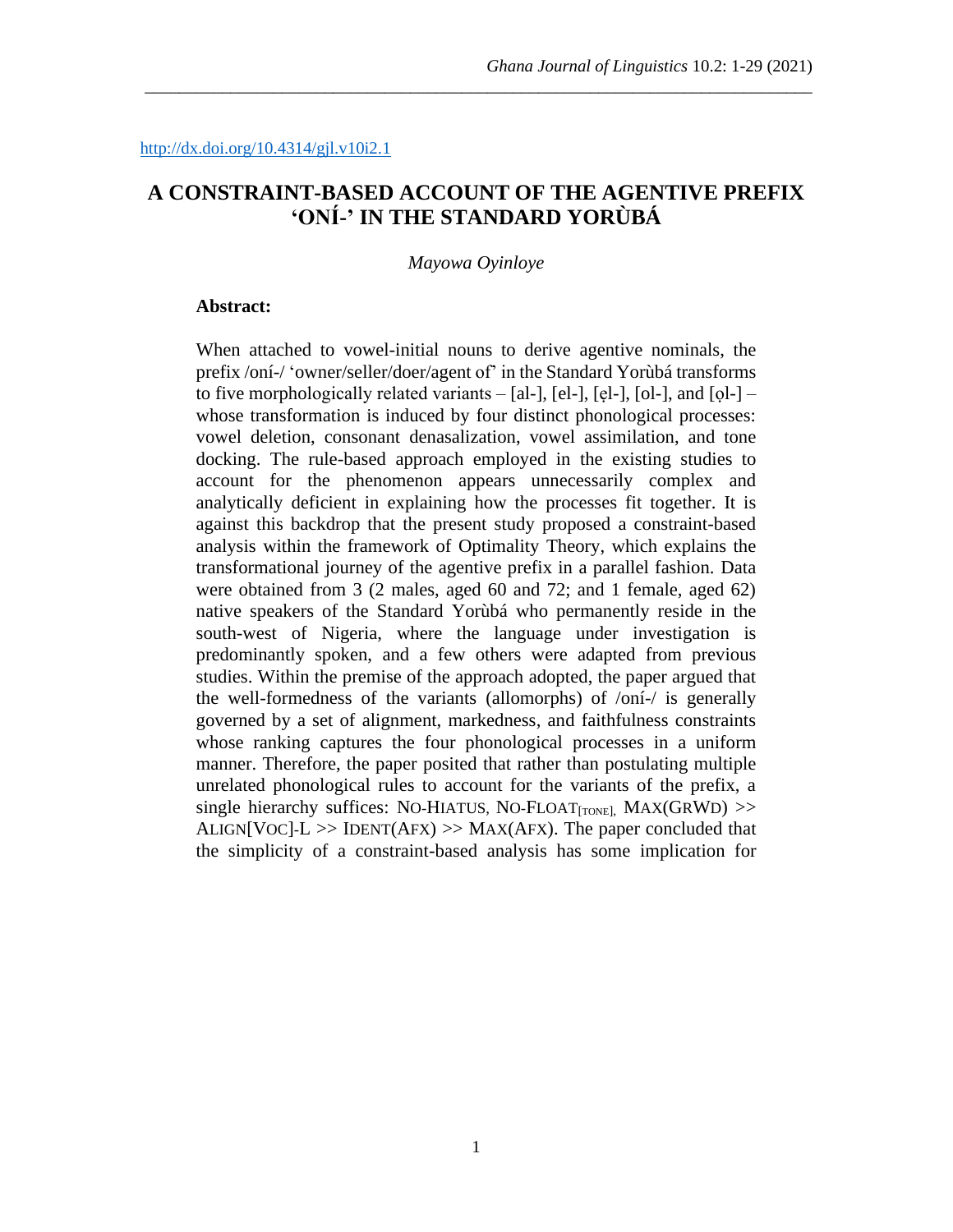language pedagogy in terms of learnability: a simple grammar is easier to learn than a complex one.

\_\_\_\_\_\_\_\_\_\_\_\_\_\_\_\_\_\_\_\_\_\_\_\_\_\_\_\_\_\_\_\_\_\_\_\_\_\_\_\_\_\_\_\_\_\_\_\_\_\_\_\_\_\_\_\_\_\_\_\_\_\_\_\_\_\_\_\_\_\_\_\_\_\_\_\_\_\_

**Keywords:** Agentive prefix /oní-/, Generative Phonology, Language Pedagogy, Optimality Theory, Standard Yorùbá

### 1. **Introduction**

Previous studies on the transformation that the agentive prefix **/oní-/** 'owner/seller/doer/agent of' in the Standard Yorùbá (SY) (Benue-Congo, Nigeria) undergoes when it is attached to some stems, which are usually nouns, to derive agentive nominals are largely morphological while the phonological ones (e.g., Akinlabi & Oyebade 1987; Awobuluyi & Oyebade 1995; Oyebola 2004; Oyebade 2010, 2018) are rule-based in their analytical approach. When the prefix is appended to nominal roots beginning with a consonant or a high front vowel [i], its output form is invariant or slightly modified, as shown in (1) and (2), respectively.

| (1) | a.            | oní + filà $\rightarrow$ onífilà       | 'owner/seller of cap'           |
|-----|---------------|----------------------------------------|---------------------------------|
|     | b.            | oní + bàtà $\rightarrow$ oníbàtà       | 'owner/seller of shoe'          |
|     | c.            | oní + gèlè $\rightarrow$ onígèlè       | 'owner/seller of headdress'     |
|     | d.            | oní + dòdò $\rightarrow$ onídòdò       | 'owner/seller of plantain'      |
|     | e.            | oní + mói-mói $\rightarrow$ onímói-mói | 'owner/seller of mói-mói'       |
| (2) | a.            | oní + isu $\rightarrow$ onísu          | 'owner/seller of yam'           |
|     | b.            | oní + igi $\rightarrow$ onígi          | 'owner/seller of tree/firewood' |
|     | $C_{\bullet}$ | oní + ike $\rightarrow$ oníke          | 'owner/seller of plastic'       |
|     | d.            | oní + ìkòkò $\rightarrow$ oníkòkò      | 'owner/seller of pot'           |
|     | e.            | oní + ilèkùn $\rightarrow$ onílèkùn    | 'owner/seller of door'          |

Whereas the entire segmental and tonal materials of the prefix are faithfully parsed in the output in (1), the prefix's second vowel [i] is elided, albeit without its high tone, in (2).

However, there is another morphological configuration where **/oní-/** can be phonetically realized as five morphologically related variants but whose individual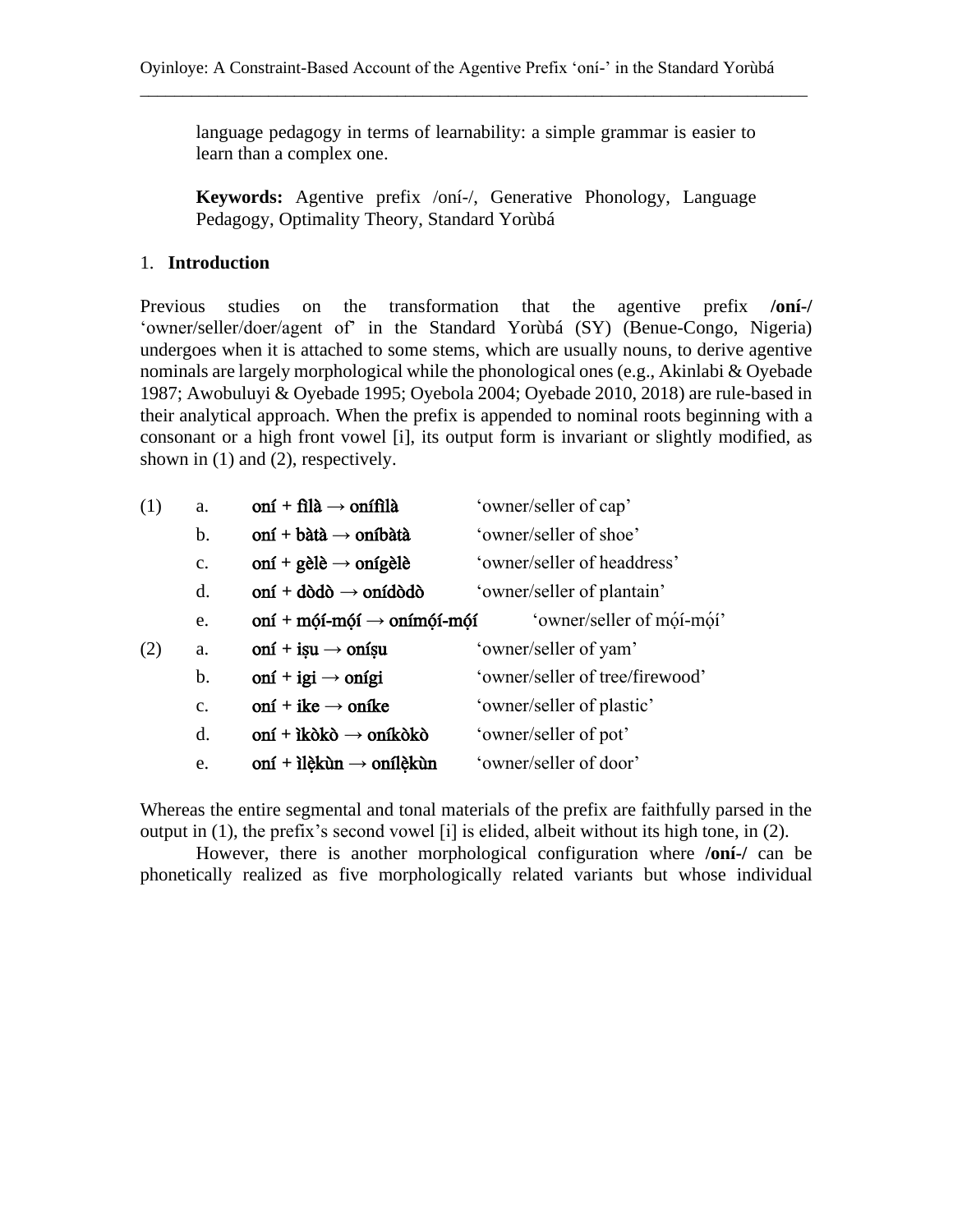phonological shape is sensitive to the featural specificaton of the initial vowel of the nominal root to which it is prefixed. Consider the examples in (3).

\_\_\_\_\_\_\_\_\_\_\_\_\_\_\_\_\_\_\_\_\_\_\_\_\_\_\_\_\_\_\_\_\_\_\_\_\_\_\_\_\_\_\_\_\_\_\_\_\_\_\_\_\_\_\_\_\_\_\_\_\_\_\_\_\_\_\_\_\_\_\_\_\_\_\_\_\_\_

(3) a.  $\text{on} \mathbf{i} + \text{ata} \rightarrow \text{alá} \mathbf{t} \mathbf{a}$  'owner/seller of pepper' b.  $\text{on} \mathbf{i} + \text{epo} \rightarrow \text{elépo}$  'owner/seller of palm oil' c. **oní + eran**  $\rightarrow$  **eléran** 'owner/seller of meat' d.  $\text{on} \mathbf{i} + \text{om} \mathbf{i} \rightarrow \text{ol} \mathbf{6} \mathbf{m} \mathbf{i}$  'owner/seller of water' e. oní **+** ọjà **→** ọlọ́jà 'owner/seller of goods'

In (3), the agentive prefix is transformed to **[al-]**, **[el-]**, **[ẹl-]**, **[ol-]**, and **[ọl-]**, respectively. Within the rule-based generative framework, the modification is analyzed as being induced by four distinct phonological processes, namely vowel deletion, consonant denasalization, vowel assimilation, and tone docking. The rule-based approach employed in the literature to account for the phonological transformation of the prefix is quite laudable, at least by providing a systematic way of analysing its transformational journey. However, as laudable as the methodology may look, it still appears deficient in explaining how the phonological operations which the prefix undergoes fit together in the phonological grammar of SY. Moreover, the approach seems unnecessarily complex, as about four distinct phonological rules need to be postulated when an alternative approach is capable of achieving the same goal in a very simple and uniform manner.

It is against this backdrop that the present study proposes a constraint-based approach, within the Optimality Theory paradigm, whose main aim is to show that the transformational journey of the prefix can be accounted for in a parallel fashion as opposed to serial derivation. Within the ambit of this alternative analysis, it will be shown that the morphological variants (allomorphs) of **/oní-/** are governed by a set of alignment, markedness, and faithfulness constraints whose ranking captures the four phonological processes in a uniform manner. In particular, it will be shown that there is no need for postulating multiple unrelated phonological rules, which must also be ordered in a certain way, to account for the context-dependent variants of the prefix since a single constraint hierarchy can formally express its phonological transformation.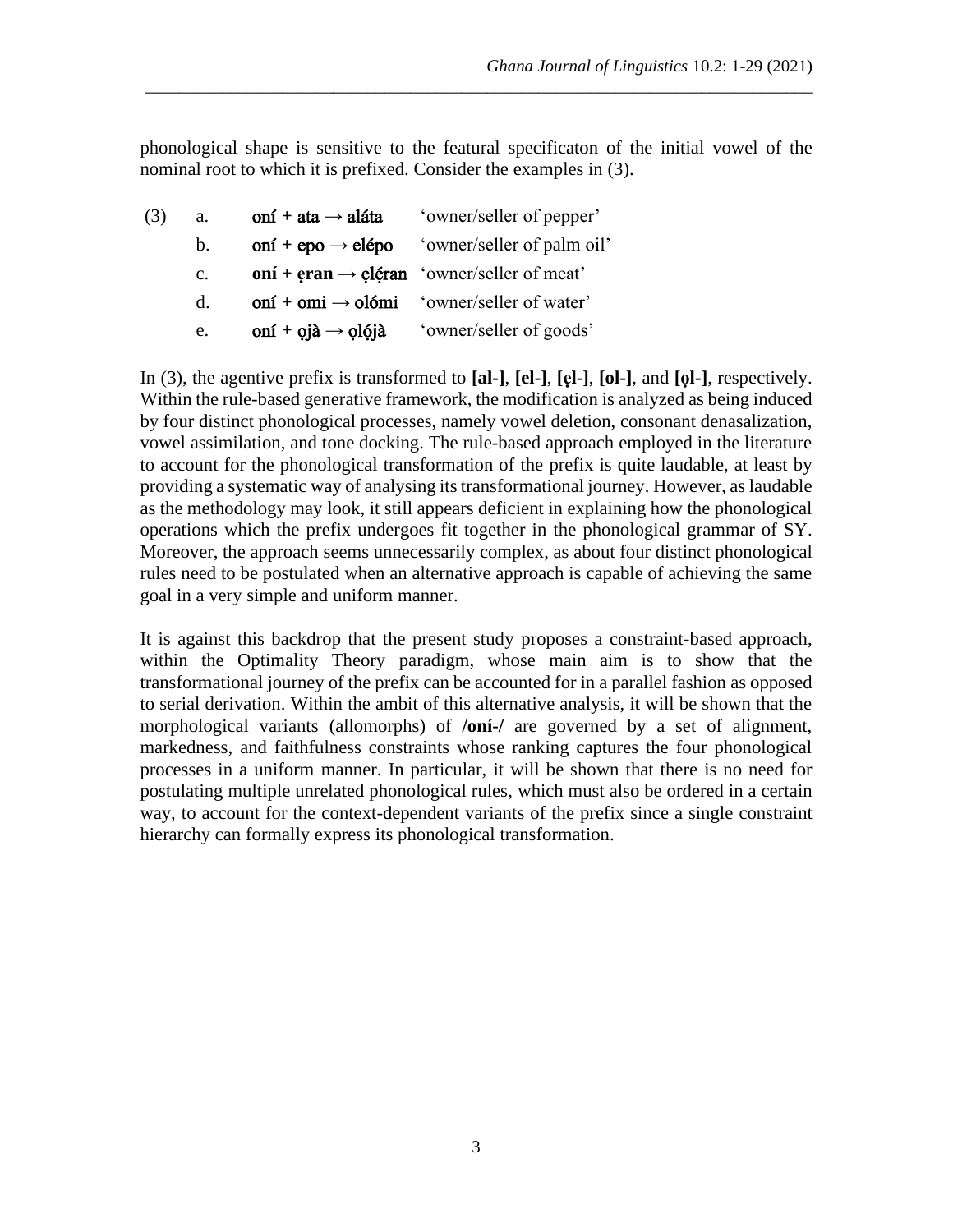## **2. The Agentive Prefix /oní-/ in Standard Yorùbá and the Rule-Based Account**

Prefixation is a very productive word formation process in Yorùbá, and one of such types involves prepending the bound morpheme **/oní-/** to a root word to derive a class of lexical items commonly referred to as 'agentive constructions' in the existing literature on Yorùbá morphology. Of all the studies on Yorùbá affixing morphology, the account of /oní-/ is the most widely engaged, ranging from its semantic characterization to positing its actual underlying form. Over the years, different proposals have been put forward (see Bamgbose 1963, 1986, 1990, 1995; Awobuluyi 1967; Oyelaran 1971; Akinlabi & Oyebade 1987; Oyebola 2003, 2004; Ogunkeye 2005/2006; Owolabi 2011; Arokoyo 2017; Oyebade 2018). Among the various proposals, the most salient is the rule which converts /n/ to [l]. It is also interesting to know that some of the existing studies even recognize **/oní-/** and **/oni-/** as two distinct agentive prefixes in Yorùbá (e.g., Bamgbose 1986; Owolabi 1995; Ogunkeye 2005/2006; Taiwo 2011). Also, contrary to the traditional account of **/oní-/** as a single-unit prefix, a number of studies have proposed that the prefix is decomposable into two separate morphemes where **o-** is analyzed as a prefix while **ní** is a verb meaning 'to have' (Adewole 1995; Awobuluyi 2008; Eleshin 2017). Although the present study would not be drawn into the arguments on the phenomenon, it lends credence to positing **/oní-/** as the underlying form of the categories of agentive constructions under investigation and, most importantly, contends that a constraint-based framework handles the issue better than the existing rule-based proposals.

Apart from the fact that this pattern of prefixation is unique in that the prefix is typically attached to nouns to derive 'larger' nouns, it is also a dynamic one considering the fact that the well-formedness of the derived noun is governed by an operation (or non-operation) of a number of phonological processes. Depending on the phonological structure of the root noun to which it is appended, the prefix manifests three morphological forms of different categories. The prefix is *unmodified* when it is prepended to consonant-initial nouns; when it is prefixed to vowel [i]-initial nouns, it is *slightly modified* by having its final vowel deleted but retaining its underlying high tone; and it is *radically modified* by an operation of an array of phonological processes when it is added to nouns beginning with any of the following vowels:  $a, e, e, o$ , and  $o$ . Refer to data  $(1), (2)$ , and  $(3)$ , respectively, for empirical illustration of these generalizations.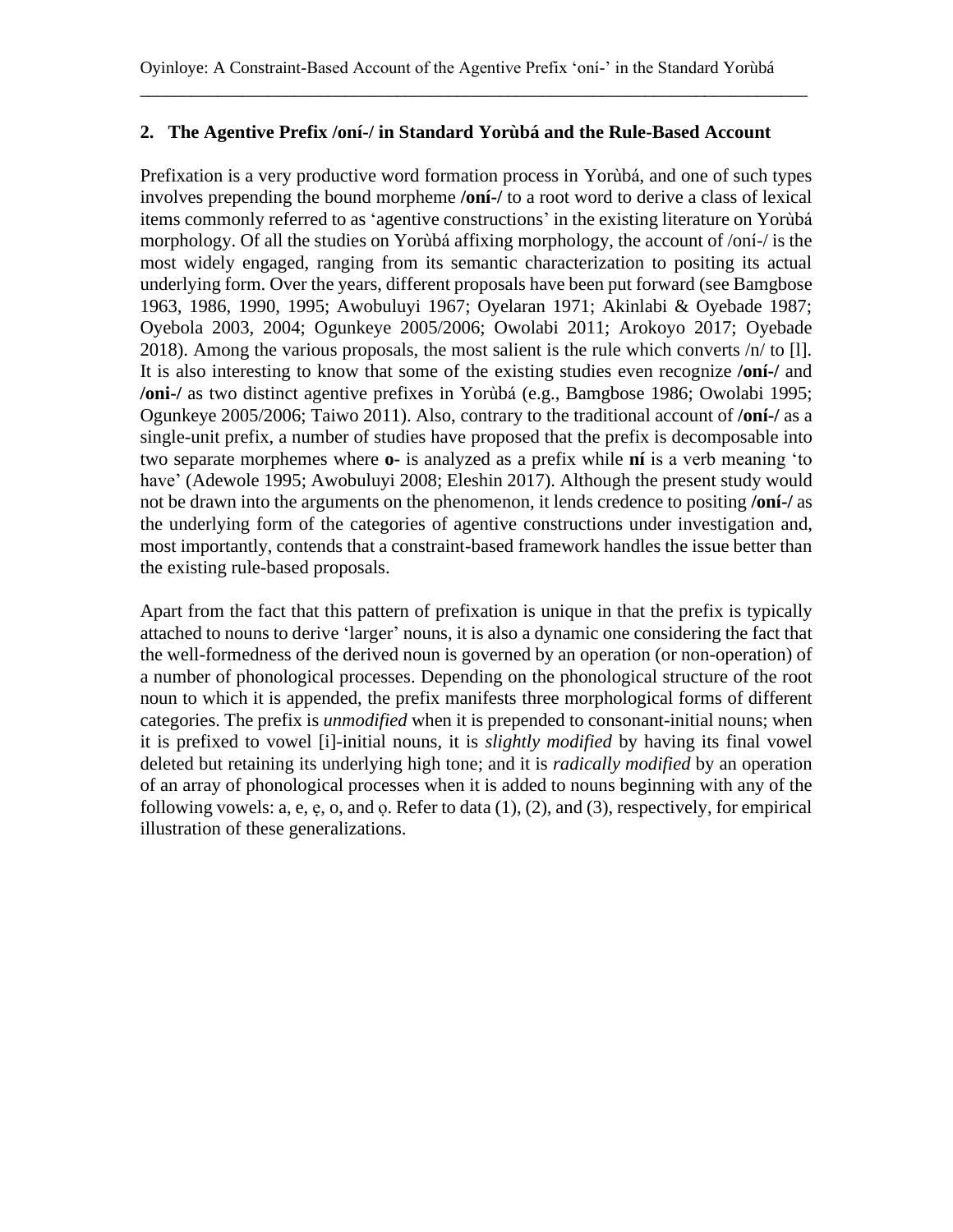The third set involving radical modification is of particular interest in this paper for an obvious reason: its derivational well-formedness is triggered by a complex phonological operation. Within the rule-based generative account (e.g., Akinlabi & Oyebade 1987; Awobuluyi & Oyebade 1995; Oyebola 2004; Oyebade 2010, 2018), the modification is driven by three segmental phonological processes that are in turn formalized by their corresponding phonological rules: (i) deletion of the prefix's final vowel but without its high tone; (ii) denasalization of /n/ to [1]; and (iii) long distance assimilation of the initial vowel of the prefix to the root noun's initial vowel. A tone-centric rule, high tone re-linking or docking, is then added to complete the systematic derivation. A sample derivation is shown in (4) for  $\theta$ **oní** + **epo** $\theta$  → **[elépo]** 'seller/owner of palm oil'.

\_\_\_\_\_\_\_\_\_\_\_\_\_\_\_\_\_\_\_\_\_\_\_\_\_\_\_\_\_\_\_\_\_\_\_\_\_\_\_\_\_\_\_\_\_\_\_\_\_\_\_\_\_\_\_\_\_\_\_\_\_\_\_\_\_\_\_\_\_\_\_\_\_\_\_\_\_\_

| (4) Underlying Representation:   | $\frac{\sin 4 + \cos 2}{\sin 4}$ |
|----------------------------------|----------------------------------|
| Rule 1: yowel deletion           | on 'epo                          |
| Rule 2: consonant denasalization | ol 'epo                          |
| Rule 3: vowel assimilation       | el 'epo                          |
| Rule 4: tone docking             | elépo                            |
| Phonetic Representation:         | [elépo]                          |

As interesting as the transformational journey of the phonetic realization of **/oní-/** presented in (4) looks, there are two issues surrounding such approach. One, the multiplicity of phonological rules involved in the derivation can create a tendency of two analysts independently presenting two different patterns of rule ordering. As an example, while Akinlabi and Oyebade (1987), Awobuluyi and Oyebade (1995), Bamgbose (1990), and Oyebade (2010, 2018) are united in analyzing the denasalization rule as applying before the assimilation rule, Arokoyo's (2017) proposal presents the opposite picture: assimilation before denasalization. Whether denasalization applies before assimilation or vice versa remains open for debate. In fact, one could alternatively argue for a simultaneous application of the two rules owing to the fact that the same output would still be obtained regardless of the precedence relation holding between them. Such proposal, however, would run afoul of the principle of 'linear sequential ordering' characterizing the application of rules in the standard Generative Phonology (GP). As highlighted in Sommerstein (1977) and extensively discussed in Oyebade (2018), the phenomenon of rule ordering itself constitutes one of the issues confronting GP.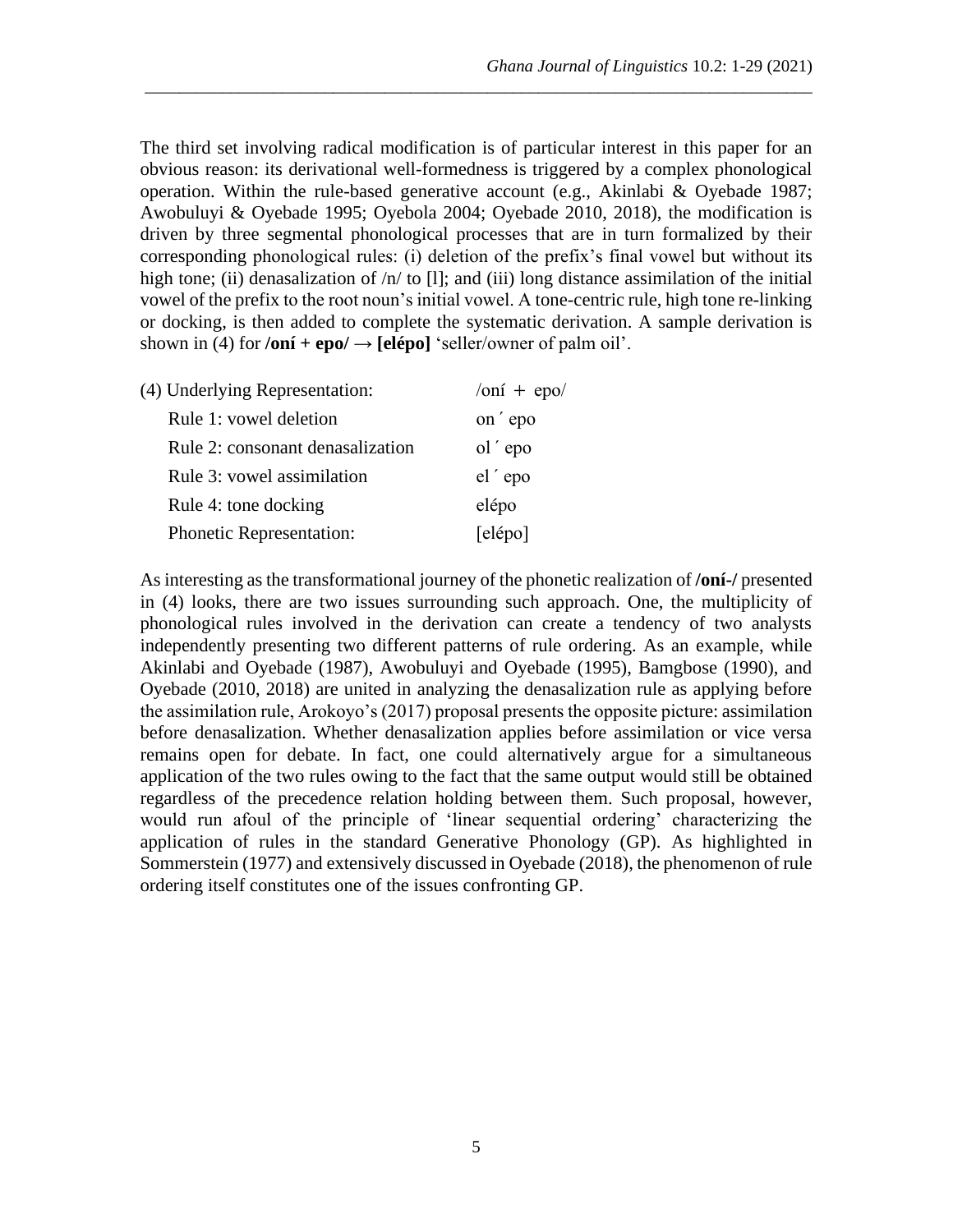Also, Oyebade (2018) offers a possibility of positing **/olĩ-/** as the underlying form in which nasalization of  $\Lambda$  to [n], as opposed to denasalization, takes place – for example, /oli + bàtà/ → [oníbàtà]. Meanwhile, Oyebola (2003, 2004) had posited **/olú-/** as the underlying form for all categories of agentive constructions in Yorùbá, thus giving rise to a similar rule which converts /l/ to [n]. The possibility of positing two alternative underlying representations – /oní-/ and /olí-/ or /olú-/ – thereby leading to two alternative rules – denasalization vs. nasalization, respectively – surprisingly reveals one of the limitations of the rule-based approach: rewrite rules are excessively input-driven, they offer little or no insight into the outcome of the derivation. Kager (1999: 57-58) explains this in detail as follows:

In a derivation the application of a rule solely depends on whether the structural description is met by the output of the immediately preceding rule. Rules are *blind*  to their own outputs, which they produce mechanically. Moreover, each rule is blind to the output of the derivation as a whole, which arises only after the last rule has applied. It is thus predicted that the application of a rule can never depend on its eventual consequences at the surface.

A final illustration of the first issue surrounding the rule-based approach demonstrated in (4) is evident in the treatment of the deletion process that operates when **/oní-/** is prepended to vowel [i]-initial nouns (e.g.,  $\lambda$ oní + ilé/  $\rightarrow$  [onílé] 'owner of house'). A lack of consensus is again observed in the literature. For example, whereas Owolabi (2011) says that it is the initial vowel /i/ of the base noun that consistently undergoes deletion, Arokoyo (2017) asserts that the final vowel of the prefix is the one that is deleted. Although Owolabi (2011) may be right given the evidence that a high-toned vowel [í] resembling exactly that of the prefix is the one that shows up in the derivation, the prevalent position taken in the literature is that the second vowel of the prefix is the one that gives way but with a retention of its underlying high tone that is eventually relinked to the base noun's initial vowel  $\ddot{\textit{i}}$ . Note that this is exactly analogous to the cases where the prefix is attached to nouns beginning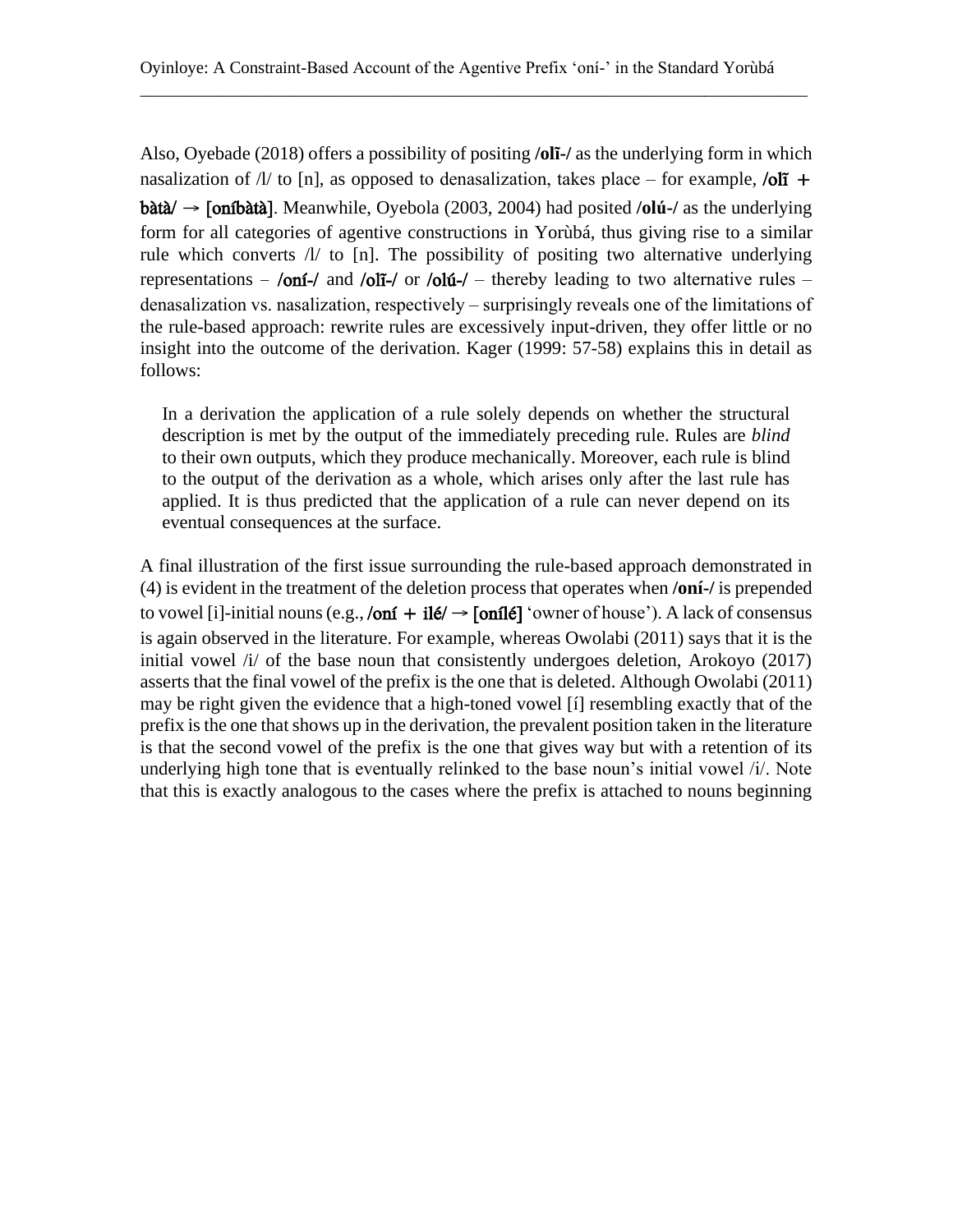with all the other vowels except  $[u]$ <sup>1</sup>. The seemingly inconclusive nature of this argument provides an opportunity to appeal to an alternative analytical approach in which rules have no place.

\_\_\_\_\_\_\_\_\_\_\_\_\_\_\_\_\_\_\_\_\_\_\_\_\_\_\_\_\_\_\_\_\_\_\_\_\_\_\_\_\_\_\_\_\_\_\_\_\_\_\_\_\_\_\_\_\_\_\_\_\_\_\_\_\_\_\_\_\_\_\_\_\_\_\_\_\_\_

The second issue arising from the linear rule-based analysis which was sketched in (4) is that it misses a significant generalization about the unique role of some surface-structure constraint licensing those rewrite rules. In particular, there is a surface-structure condition in Yorùbá which forbids a sequence of two adjacent heterosyllabic<sup>2</sup> vowels linked to two different sets of features both intra-morphemically and inter-morphemically (Orie & Pulleyblank 2002; Ehineni 2017, etc.). If [oniepo] were the surface form, this constraint would be violated by the contiguous presence of [í] and [e] at the morphological boundary. Since the actual phonetic realization is [elépo] where the [i] of /oní-/ is elided, the morpheme structure condition is obeyed. Similarly, the need to satisfy the output-based constraint in question motivates the deletion of the final vowel of the prefix when attached to vowel [i]-initial nouns, and the constraint is satisfied vacuously if the root noun to which the prefix is linked begins with a consonant. It could be observed in (4) that it is the first rule, vowel deletion, that opens the door for the remaining rules – denasalization, assimilation, and tone docking  $-$  to apply. Thus, one could argue that the vowel deletion rule, in conspiracy with the other rules, applies to ultimately fulfill the surface-based morpheme structure condition described above. This argument has also been upheld by McCarthy (2008: 2) when he says that, "When two or more rewrite rules are involved in a conspiracy, they directly or indirectly support some constraint on surface forms." The rulebased theory, however, lacks a formal mechanism for explaining conspiracies despite the fact that conspiracies are common in the languages of the world (McCarthy 2008).

Kager (1999) made a similar observation by claiming that the rule-based theory is not equipped with the necessary apparatus for predicting the functional unity of processes which generally operate in languages to ensure well-formedness of morphemes. Using the same example to buttress this position, the derivational representation given in (4) only portrays a sequential application of four phonological rules without a formal explanation

<sup>&</sup>lt;sup>1</sup> In the Standard Yoruba, there are seven oral and five nasal vowels: a, e, e, i, o, o, u, an, en, in, on, and un. All the oral vowels except [u] can occur word-initially; whereas none of the nasal vowels can occur in this position.

<sup>2</sup> The term 'heterosyllabic' means 'belonging to separate syllables'.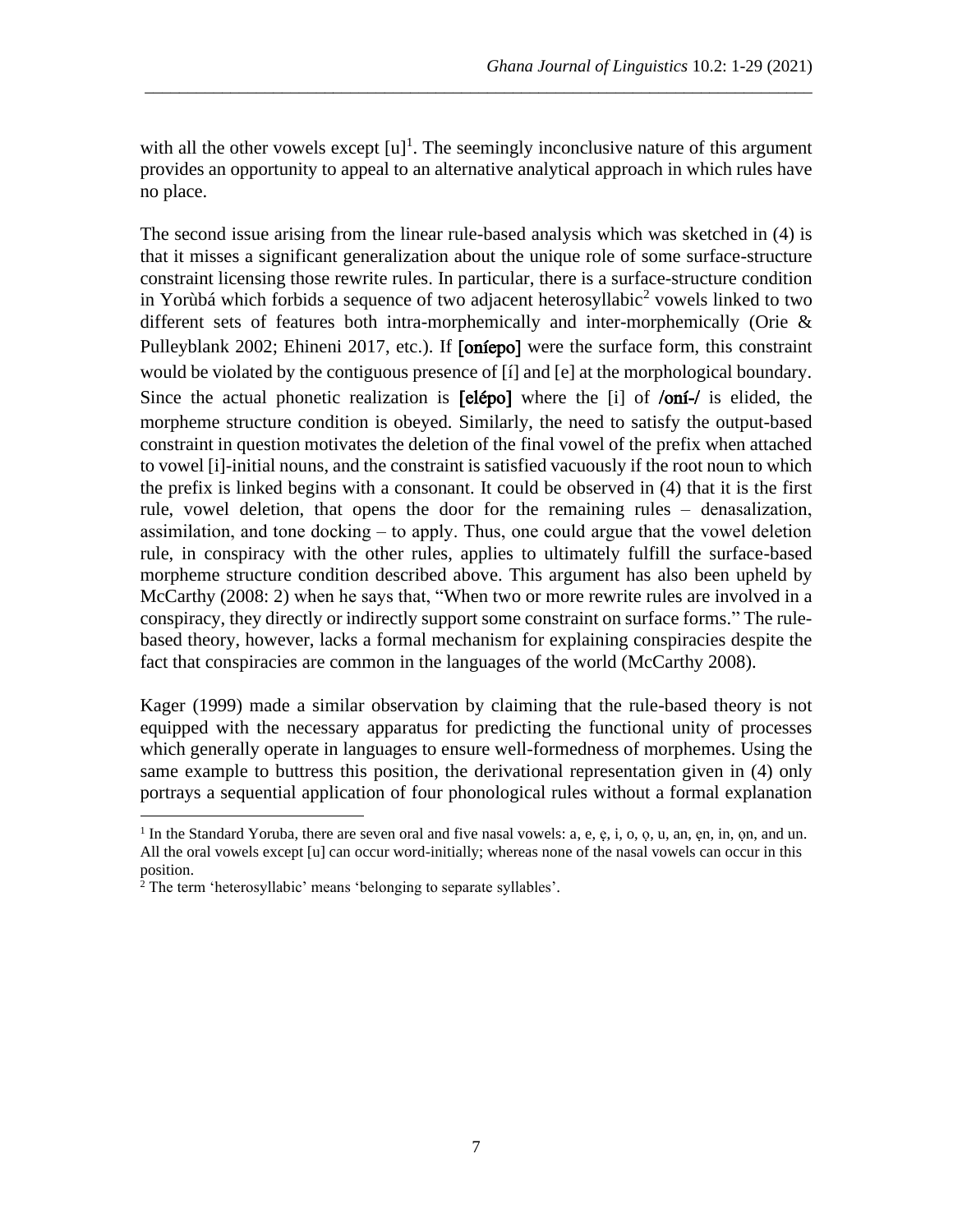of the functional unity inherent among them. This is because the rule-based framework "has no formal means of expressing the notion of 'output goal' of a phonological rule" (Kager 1999: 56). Interestingly, functionally related processes are handled in Optimality Theory (OT) in a straightforward fashion on the prediction that a single markedness constraint, depending on its interaction with some faithfulness constraints, can trigger an array of structural changes even within a single language (Kager 1999).

Given the weakness of the rule-based methodology highlighted above, it is assumed that constraints which are output-oriented in nature would constitute a better alternative. The present study, therefore, aims at demonstrating OT's efficiency in explaining how phonological systems fit together, in this case, the functionally related processes which conspire to convert the Yorùbá agentive prefix **/oní-/** to its various surface alternants when it is added to vowel-initial nouns. Since "OT does not have rewrite rules or anything that resembles them" (McCarthy 2008: 6), a parallel mapping of a set of candidate outputs on the basis of a constraint hierarchy is appealed to at the expense of iterative application of rules. The thesis of this paper is built around the proposal that all the surface realizations of /**oní-**/ belonging to the three categories presented in  $(1)$ ,  $(2)$ , and  $(3)$  – unmodified, slightly modified, and radically modified – follow from different rankings of the same set of constraints.

## **3. Optimality Theory**

Optimality Theory (OT, hereafter) is a linguistic model of grammatical analysis proposed by Prince and Smolensky (1993) with the aim of accentuating the universal properties of language through the mechanism of constraints at the expense of rules. OT is not just a theory of phonology but an encompassing theory of grammar. Although it is an offshoot of the generative grammar, it radically differs from the modus operandi of the rule-based generative theory. For instance, OT does not recognize intermediate or multiple levels of representation in which serial derivation takes place via iterative application of rules; rather, evaluation of surface forms is computed over the entire candidate set and the whole hierarchy in a parallel fashion (Kager 1999). OT carries out this task by mapping an input onto an output and evaluating the possible output forms in terms of their well-formedness and relative faithfulness to the input. The evaluation is done with the aid of violable universal constraints that are hierarchically ranked on a language-particular basis.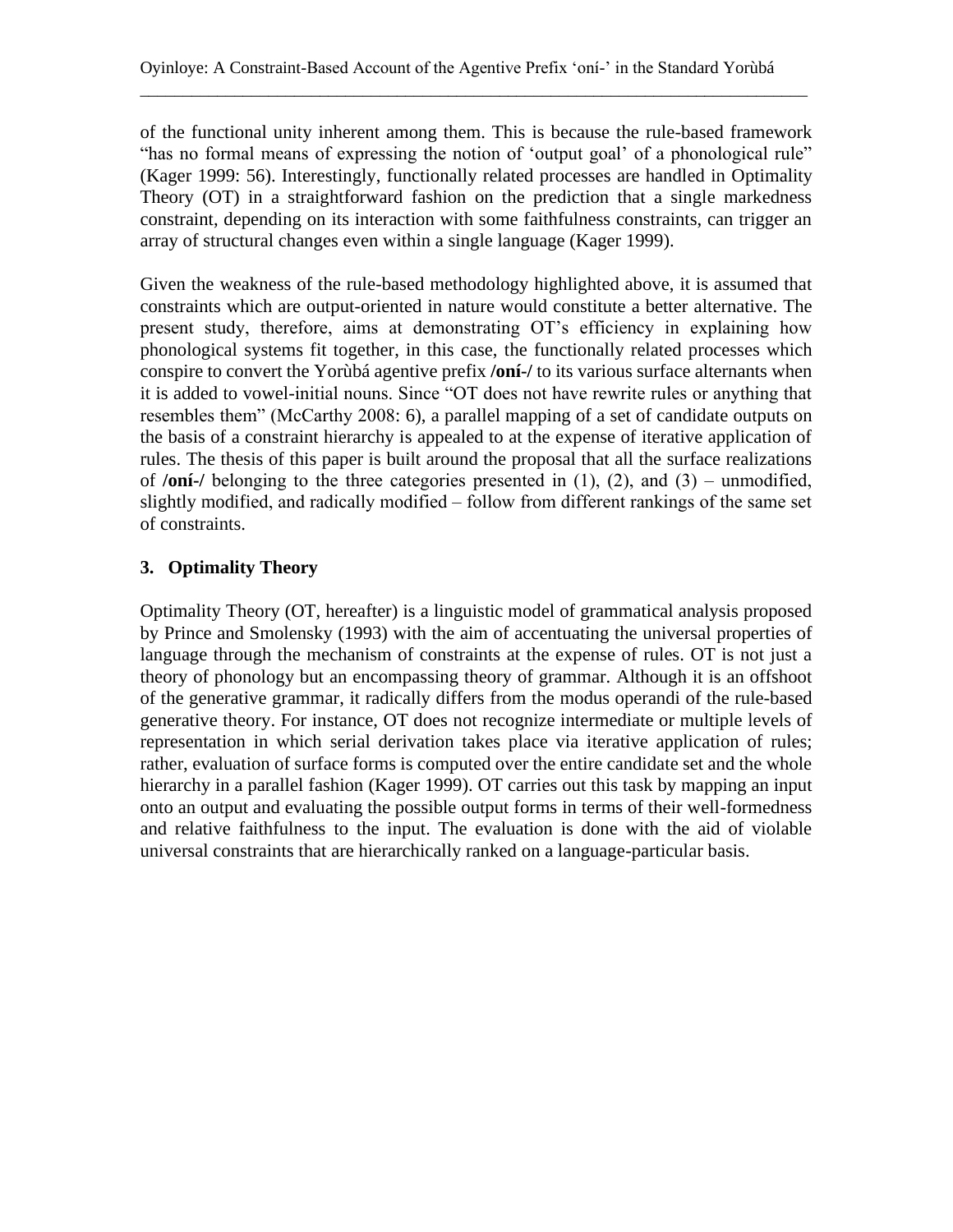The OT grammar is made up of a central component known as Constraints (CON), as well as two crucial functions whose roles in the grammar are inter-dependent: Generator (GEN) and Evaluator (EVAL) (Archangeli 1999). The interconnected operations of these three forces in the grammar of every language is aptly summarized by McCarthy (2007: 4) as follows:

\_\_\_\_\_\_\_\_\_\_\_\_\_\_\_\_\_\_\_\_\_\_\_\_\_\_\_\_\_\_\_\_\_\_\_\_\_\_\_\_\_\_\_\_\_\_\_\_\_\_\_\_\_\_\_\_\_\_\_\_\_\_\_\_\_\_\_\_\_\_\_\_\_\_\_\_\_\_

OT sets up a basic dichotomy between the operational component of the grammar and the constraint component. The operational component, called GEN, constructs a set of candidate output forms that deviate from the input in various ways. The constraint component, called EVAL, receives the candidate set from GEN, evaluates it using some constraint hierarchy, and selects its most harmonic or optimal member as the output of the grammar. The output is referred to as the optimal candidate in OT parlance.

Being a theory of constraints interaction, rather than rules application, OT consists of three families of constraints: Faithfulness, Markedness and Alignment. A constraint is defined as a structural or featural requirement that may be either satisfied or violated by an output form. A form satisfies a constraint if it fully meets the given requirement, while any form not meeting the requirement is said to violate it. According to Prince and Smolensky (2004: 5), "The faithfulness constraints govern the input-output relation by conditions asking for the exact preservation of the input in the output along various dimensions." In other words, "faithfulness constraints are inherently conservative, requiring the output of the grammar to resemble its input" (McCarthy 2007: 5). On the other hand, Blutner et al. (2004), as cited in Hameed and Abdurrahman (2015: 6), claim that markedness constraints impose requirements on the structural well-formedness of the output. Such requirements may take the form of prohibitions of marked phonological structures, including segment types, prosodic structures, or occurrences of segment types in specific positions (Kager 1999). Generally, markedness constraints either demand unmarked configurations or prohibit marked configurations (Archangeli 1999).

Alignment constraints ensure proper matchness or coincidence of edges of morphological and prosodic materials. It is important to point out that alignment constraints were introduced by Prince and Smolensky (1993) originally as part of a theory of morphological infixation. The general idea, according to McCarthy (2008: 181), is that every affix is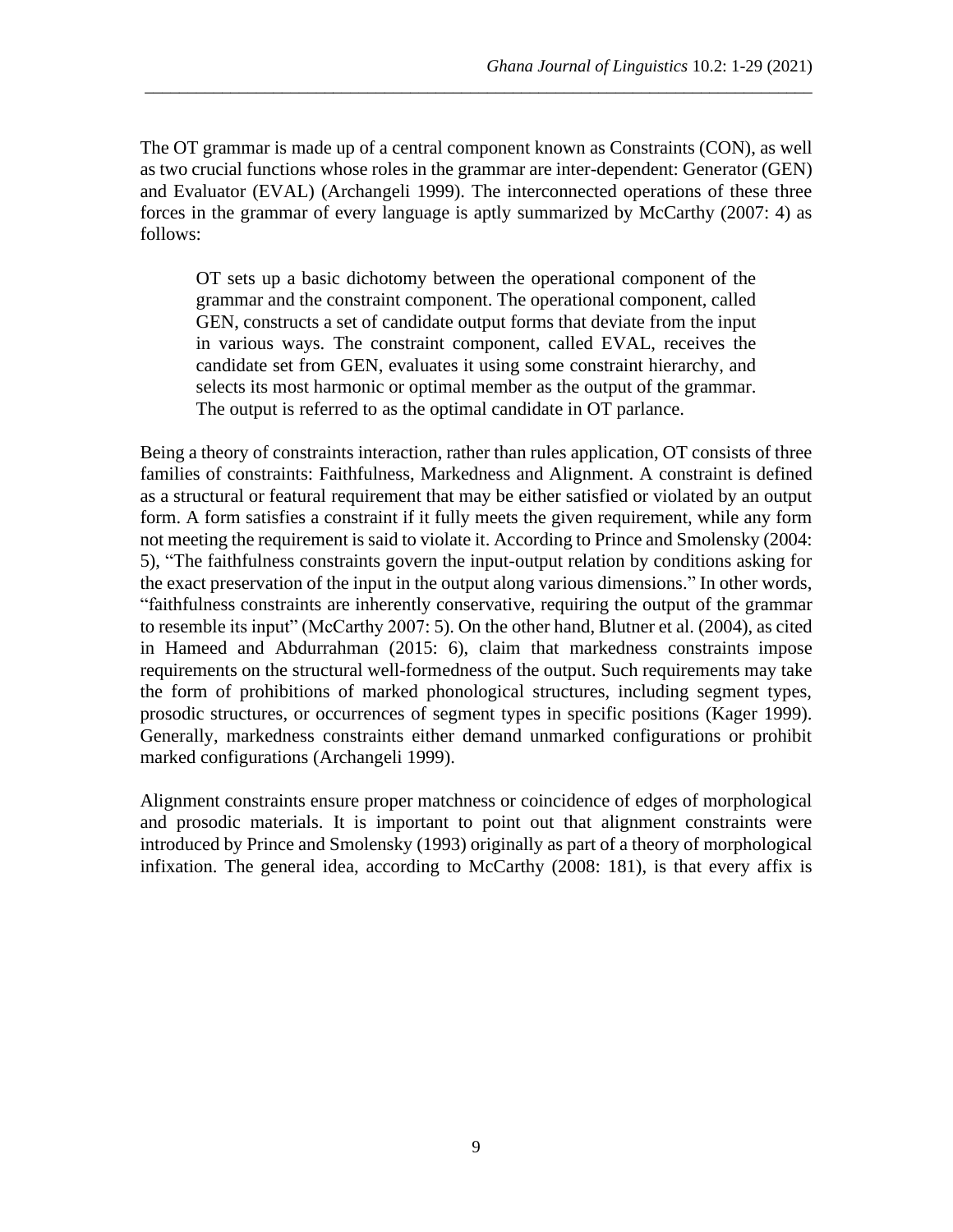associated with a violable constraint aligning it to initial or final position of the word, depending on whether it is a prefix or a suffix. The concept has, however, been extended to other morphological aspects, such as prefixation and suffixation, over the years. Furthermore, alignment within OT is usually interpreted in terms of the distance between the edges of morpho-prosodic constituents (see *inter alia* McCarthy & Prince 1993; Kager 1999; Orie & Pulleyblank 2002; McCarthy 2008). However, this study extends this interpretation to featural configurations, demanding some form of coincidence or resemblance between two distant phonological units, one belonging to the agentive prefix and the other to the grammatical word, that is, the base noun to which the prefix is attached.

## **4. Methodology**

The qualitative methodology was adopted for this research. Data were obtained from 3 (2 males, aged 60 and 72; and 1 female, aged 62) native speakers of the Standard Yorùbá who permanently reside in the south-west of Nigeria, where the language under investigation is predominantly spoken. The three of them were born in the region and at the time of collecting the data from them, they claimed to have been living there right from birth. The language informants were purposively selected based on three fundamental criteria: his/her first language (mother tongue) must be Yorùbá; he/she must be at least 60 years of age; and his/her years of residence at the study area must not be less than 50. My interaction with them revealed that they are competent and fluent speakers of the Standard Yorùbá. I was able to confirm this not only because they all fulfilled the three criteria but also because I am also a competent native speaker of the Standard Yorùbá who could easily identify a fellow competent native speaker via linguistic performance.

A simple wordlist carefully designed by the researcher was used as instrument of data collection. The wordlist was partitioned into two segments; one part comprised 100 Yorùbá basic nouns of various types and their meanings since the agentive prefix attaches to nouns only, and the other segment, also comprising 100 items, contained the structuring of the prefix with the nouns. The wordlist was designed in such a way that would make the informants provide the output forms arising from combining the prefix with the nouns. In a separate but related endeavour, the three language helpers were independently asked to supply 20 Yorùbá basic nouns and thereafter provide the output forms that were derivable from attaching the agentive prefix to them. All the items were read to the language helpers by the researcher and they were told to repeat each item three times so as to ensure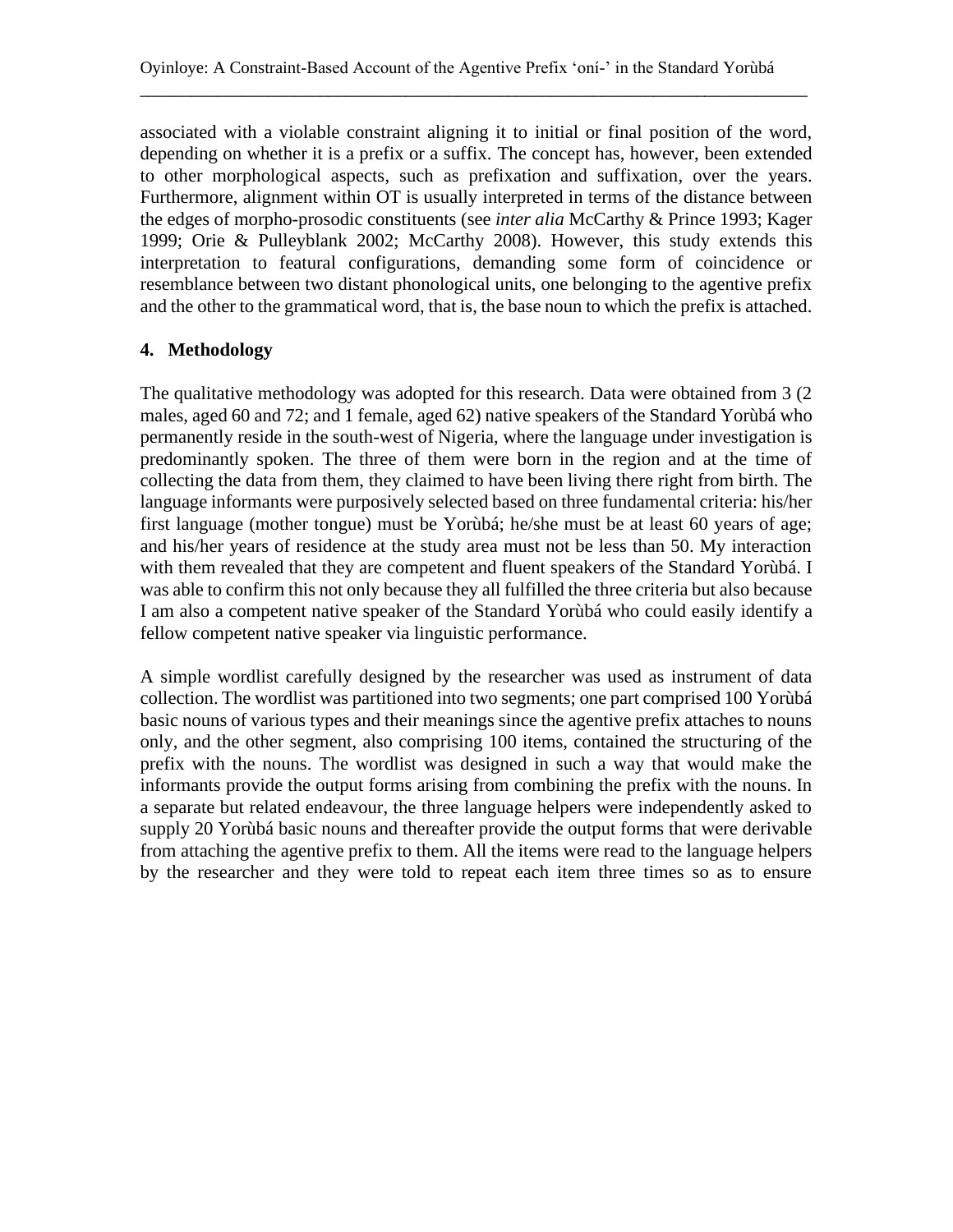consistency and accuracy of the data being elicited. Interestingly, the same results were obtained from the three of them: attaching the agentive prefix /oní-/ to a noun produced three morphological categories of 'larger' nouns, which the present study has labelled as *unmodified*, *slightly modified*, and *radically modified*.

\_\_\_\_\_\_\_\_\_\_\_\_\_\_\_\_\_\_\_\_\_\_\_\_\_\_\_\_\_\_\_\_\_\_\_\_\_\_\_\_\_\_\_\_\_\_\_\_\_\_\_\_\_\_\_\_\_\_\_\_\_\_\_\_\_\_\_\_\_\_\_\_\_\_\_\_\_\_

With the aid of a digital audio recorder, all the informants' responses were documented in an environment that was devoid of noise. During the entire data elicitation and recording sessions, the researcher implored the language helpers to be as natural as possible, and he also made sure they were as relaxed and unguarded as much as possible. The recorded data were transcribed afterwards and 40 items were randomly selected for analysis. Apart from these, 10 items were adapted from previous studies, namely Bamgbose (1990), Oyebade (2010), and Owolabi (2011). Altogether, 50 data items were presented for analysis in this paper. With respect to the analysis of the data, the researcher employed a descriptive approach that was rigorously grounded in the tenets of OT. The method of analysis was carried out by first of all presenting the selected data, followed by their analyses in the tableaux, and the tableaux were accompanied by explanatory discussions. By and large, the modus operandi of the chosen theoretical framework was judiciously adhered to in the course of analyzing the data.

## **5. A Constraint-Based Account**

The thesis of this study is hinged on the argument that the transformation of the agentive prefix is governed by an interplay of a number of universal constraints which are ranked in Yorùbá to produce the three categories of the agentive constructions under analysis. It is, therefore, expedient to define the relevant constraints before proceeding to a formal analysis of the data. These constraints are presented as follows:

#### (a) NO-HIATUS

Two adjacent vowels that are linked to different sets of features are banned. The need to satisfy this markedness constraint actually motivates getting rid of the final vowel of the prefix whenever the prefix is prepended to a vowel-initial nominal root since the configuration creates a sequence of two contiguous vowels at morpheme boundary.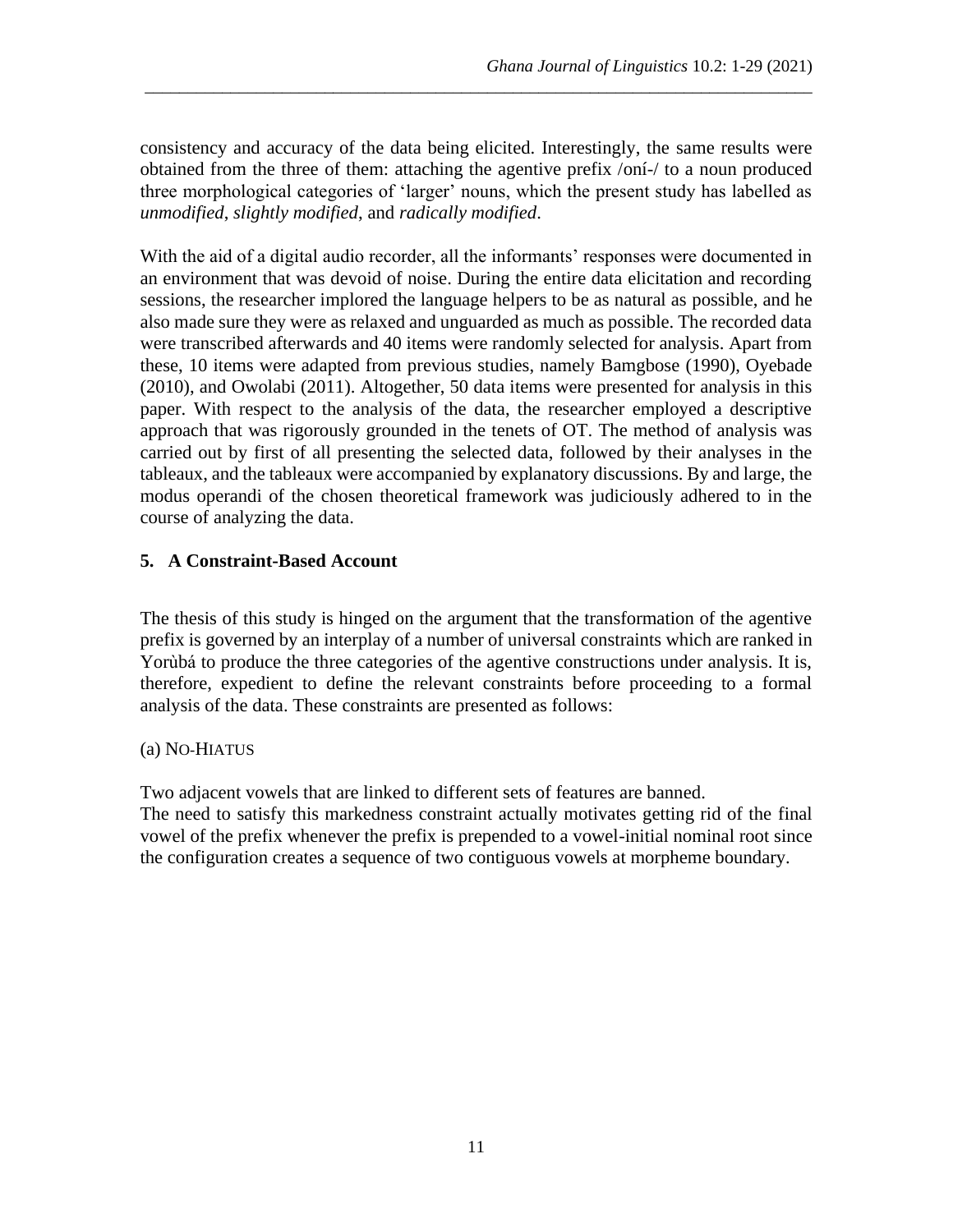#### (b) MAX(AFX)

Every segmental element of an input affix must be preserved in the output. This faithfulness constraint specifically kicks against deleting the final vowel of the agentive prefix.

#### (c) IDENT(AFX)

Corresponding input and output elements of an affix must be identical. This constraint militates against both the denasalization of  $/n/$  to [1] as well as the longdistance assimilation between the affix's and Grammatical Word's initial vowels. Note that denasalization and assimilation lead to a change in corresponding features.

(d) ALIGN-VOCOID (AFX, L; GRWD, L)

A vowel at the left edge of an affix must be aligned with the vowel at the left edge of a Grammatical Word<sup>3</sup>.

Although alignment constraints, as originally assumed in McCarthy and Prince (1993), basically serve to measure the distance between the edges of two constituents, subsequent adaptations of the Generalized Alignment (GA) theory, a sub-theory of OT itself, have provided a way of accounting for featural coincidence of edges of two similar or opposing categories (see Akinlabi 1996; Orie 2001; Oyinloye 2020, among others). The constraint defined in (d), which is shortened here as ALIGN[VOC]-L, is feature-based; it requires total harmony between the initial vowel of the agentive prefix and the initial vowel of the GRWD, that is, the nominal root. Thus, ALIGN[VOC]-L is an adapted version of McCarthy and Prince's (1993) component of GA that is associated with two constituents belonging to the same morphological category (Mcat; Mcat). Both an affix and a GRWD are morphological categories.

 $3$  The Grammatical Word in this case refers to the nominal root. It is named as such in this paper for the purpose of having a uniform way of characterizing it as a morphological entity like the affix, following the tradition of the Generalized Alignment (McCarthy & Prince 1993).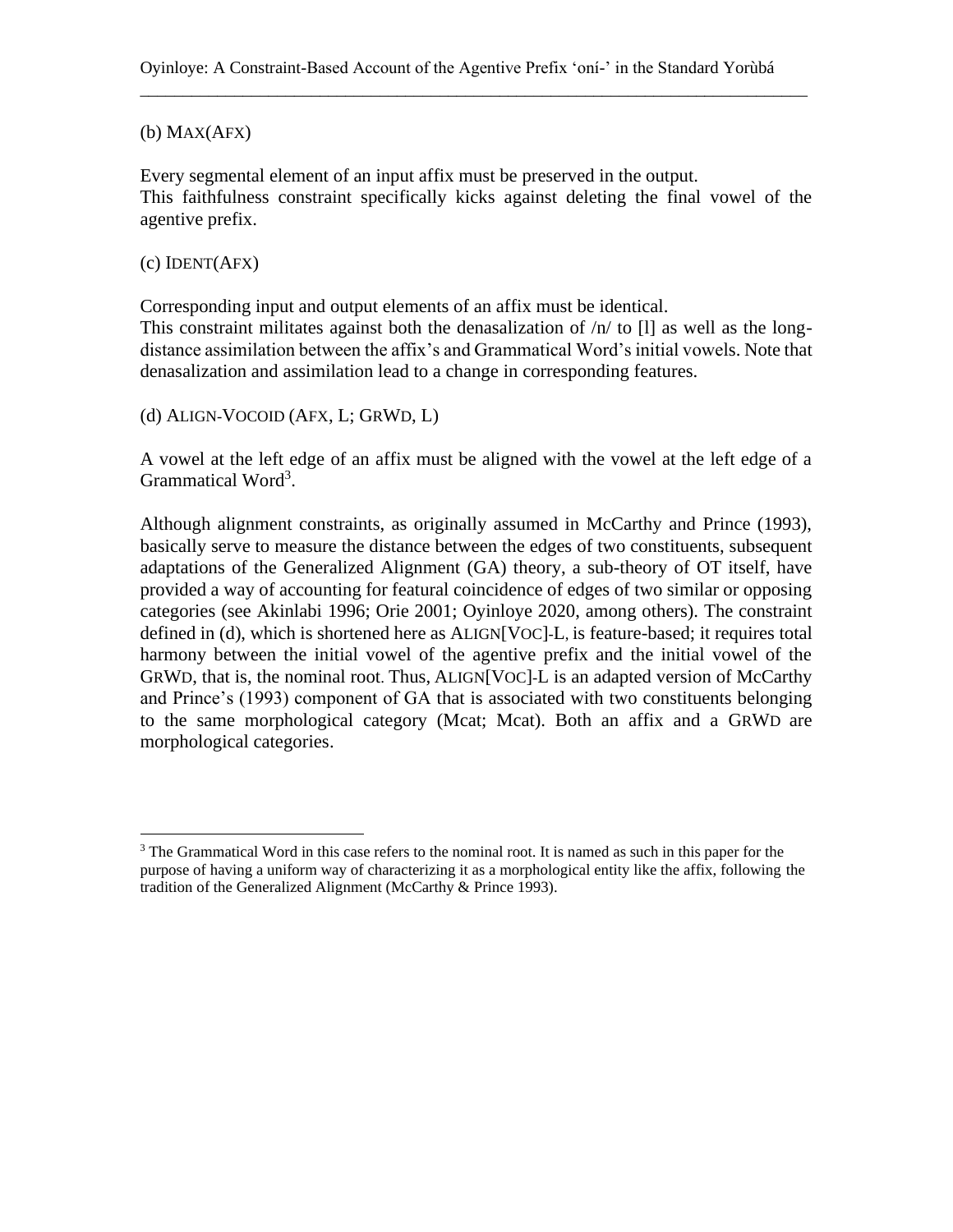#### $(e)$  NO-FLOAT $_{[TONE]}$

A tone that is not affiliated with a segmental constituent is banned. This tone-centric markedness constraint demands that the surviving tone of the elided terminal vowel of the prefix be relinked with the following tone-bearing unit, which is the vowel of the nominal root in this case.

\_\_\_\_\_\_\_\_\_\_\_\_\_\_\_\_\_\_\_\_\_\_\_\_\_\_\_\_\_\_\_\_\_\_\_\_\_\_\_\_\_\_\_\_\_\_\_\_\_\_\_\_\_\_\_\_\_\_\_\_\_\_\_\_\_\_\_\_\_\_\_\_\_\_\_\_\_\_

#### (f) MAX(GRWD)

Every segmental element of an input Grammatical Word must be preserved in the output. In particular, this markedness constraint demands that no segment in the nominal root must be deleted in the final derivation.

In the case of the unmodified category of agentive constructions in Yorùbá, MAX(AFX) and MAX(GRWD) are highly ranked (hence, undominated) because all the segmental and tonal materials of the input affix and GRWD are faithfully parsed in the output. This also implies that IDENT( $AFX$ ) and NO-FLOAT $_{[TONE]}$  are vacuously satisfied. Furthermore, since the nominal root begins with a consonant, hiatal configuration is avoided in the final derivation; hence, a satisfaction of NO-HIATUS. Finally, ALIGN[VOC]-L is obeyed by default owing to the fact that the requirement of alignment is not met: the left edge of the prefix is defined by a vowel while that of the GRWD, by a consonant. Put in another way, since no alignment is required between two opposing featural edges, the alignment constraint cannot be violated<sup>4</sup>. In sum, none of the six constraints defined in  $(a-f)$  is violated at the morphological level by the unmodified case. Any infractions that may arise would have to exist elsewhere, for example, at the syllable level when ONSET would be violated by the onsetless initial vowel of the prefix. Since syllabification is outside the scope of this paper, such possibility is not explored here. Likewise, given the fact that the derivation of the unmodified case is devoid of transformation of any sort, the analysis is fairly straightforward. Thus, there is no point in subjecting it to a formal analysis in an OT tableau. In fact, the central aim of this paper is the transformation the agentive prefix undergoes when it collocates with a vowel-initial noun.

<sup>&</sup>lt;sup>4</sup> Note that the ideal situation to gauge the satisfaction or violation of ALIGN[VOC]-L is when both of the edges of the two morphological constituents are vocoids.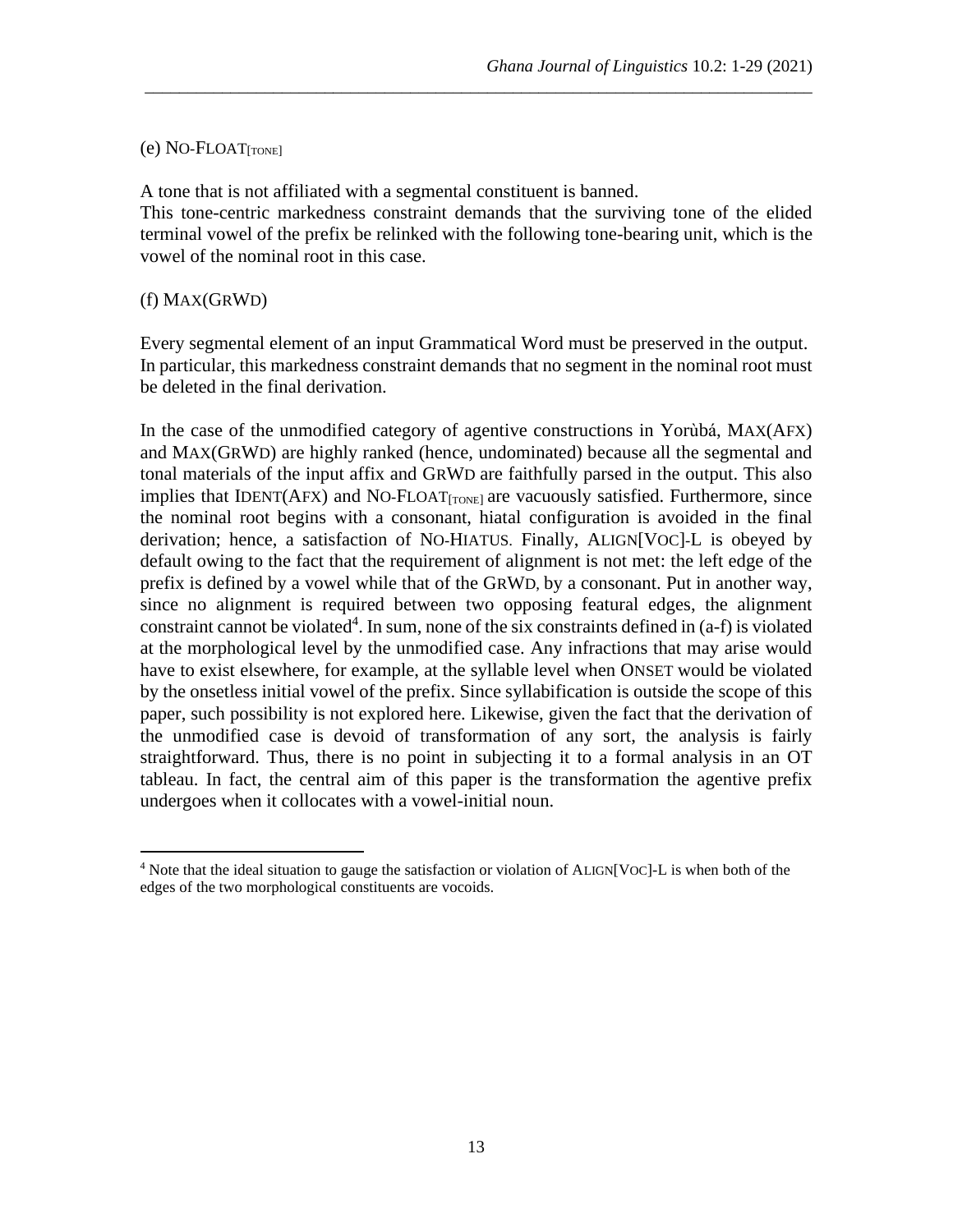For the slightly modified category, there are two changes that take place: deletion of the prefix's final vowel and tone re-affiliation. These result in a violation of MAX(AFX) and a satisfaction of NO-FLOAT $_{[TONE]}$  respectively. Also, the optimal forms satisfy the remaining constraints except ALIGN[VOC]-L because the left edge (initial vocoid) of the prefix is not featurally aligned with the left edge of the GRWD. The question, therefore, is: Why does featural alignment fail to apply in this case when the left edge of the prefix and that of the GRWD are vocoids? In other words, why does the initial vowel [i] of the GRWD fail to trigger total regressive assimilation of the prefix's initial vowel just as in the radically modified category, after all, the left edges of both morphological constituents are vocoids? Two possible explanations could be made to account for this recalcitrance. The first comes from language internal evidence. Vowel [i] does not usually trigger assimilation in the SY when it is contiguous with another vowel; rather it is usually the 'target' for assimilation. Consider the data in (5) for an illustration.

| (5) | a.             | $il\acute{e} - i w\acute{e}$ | iléèwé            | 'school'               | *ilîiwé    |
|-----|----------------|------------------------------|-------------------|------------------------|------------|
|     | $\mathbf b$ .  | $ará - ilé$                  | aráalé            | 'a family member'      | *aríilé    |
|     | $\mathbf{c}$ . | òjò – ìbùkún                 | <b>dj</b> ddbukún | 'rain of blessing'     | *òjììbùkún |
|     | d.             | $ará - ilú$                  | aráàlú            | 'a community member'   | *arîilú    |
|     | e.             | $i$ sé – ipá                 | işéepá            | 'compelled assignment' | *isíipá    |
|     | f.             | $is\acute{e} - il\acute{e}$  | işéelé            | 'domestic work'        | *isíilé    |
|     | g.             | $il\acute{e} - if\grave{e}$  | iléefè            | 'a town in Osun state' | *ilíifè    |

What the data in (5) clearly show is that, if at all assimilation will occur between vowel [i] and another contiguous vowel, the former cannot be the trigger. This independent evidence in the language readily serves as a pointer to why the initial vowel [i] of the GRWD cannot trigger assimilation of the prefix's initial vowel.

The second explanation is hinged on the core tenet of OT which stipulates that violation of constraints is allowed; only that it must be minimal. By implication, an optimal candidate can violate not just a lowly ranked constraint but also a highly ranked one, so long the candidate fares better on the hierarchy as a whole than its fellow competitors. Based on this assumption, optimal forms belonging to the slightly modified category violate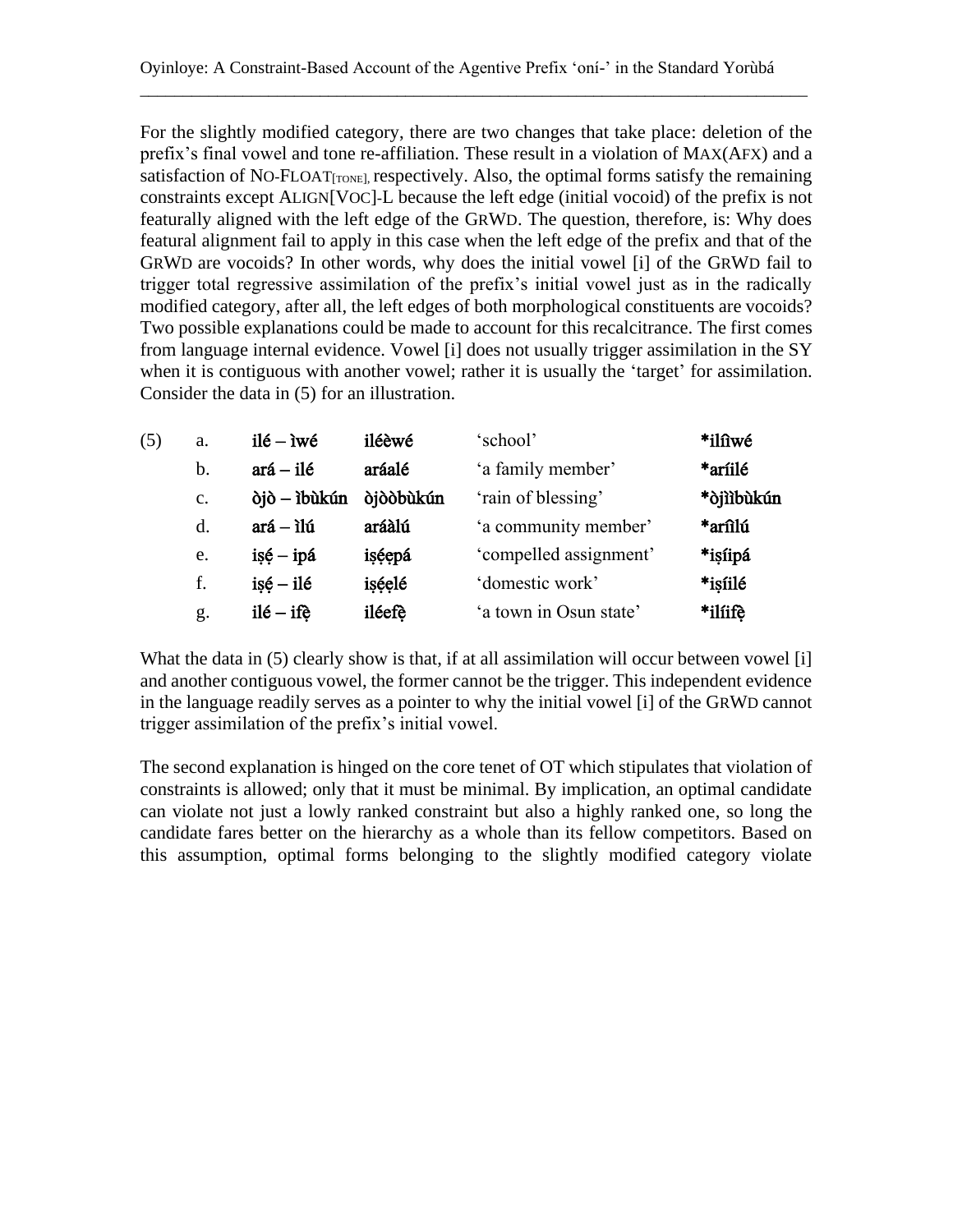ALIGN[VOC]-L under the pressure to preserve lexical contrast in the output. In particular, satisfying IDENT(AFX) takes priority over featural alignment.

\_\_\_\_\_\_\_\_\_\_\_\_\_\_\_\_\_\_\_\_\_\_\_\_\_\_\_\_\_\_\_\_\_\_\_\_\_\_\_\_\_\_\_\_\_\_\_\_\_\_\_\_\_\_\_\_\_\_\_\_\_\_\_\_\_\_\_\_\_\_\_\_\_\_\_\_\_\_

From the foregoing discussion, the ranking which produces the optimal forms as far as the slightly modified case of Yorùbá agentive constructions under consideration is concerned is given in (6) while the formal analysis is presented in Tableau 1.

(6) NO-HIATUS, NO-FLOAT<sub>[TONE]</sub>, IDENT(AFX),  $MAX(GRWD) >> ALIGN[VOC]-L >>$ MAX(AFX)

| /oní-isu/              | NO-HIATUS | NO-FLOAT <sub>[TONE]</sub> | IDENT(AFX) | MAX(GRWD) | ALIGN[VOC]-L | MAX(AFX) |
|------------------------|-----------|----------------------------|------------|-----------|--------------|----------|
| ☞<br>$a.$ on [is u]    |           |                            |            |           | *            | $\ast$   |
| b. ol[íșu]             |           |                            | ∗∣         |           | *            | $\ast$   |
| c. iní [iṣu]           |           |                            | *1         |           |              |          |
| d. on $\hat{ }$ [is̯u] |           | *1                         |            |           | *            | $\ast$   |
| e. $in[ișu]$           |           |                            | *1         |           |              | $\ast$   |

Tableau 1: Analysis of /**oní-iṣu/ → [oníṣu]** 'owner/seller of yam<sup>,5</sup>

In Tableau 1, one could observe that none of the five candidates is impeccable, as all of them violate at least one constraint each. However, the candidate with the least offences is picked as the winner by the grammar of the language under analysis, and that candidate is (a). Candidates (b), (c) and (e) are knocked out for violating the correspondence constraint

 $<sup>5</sup>$  Note that in Tableau 1 and in the subsequent Tableaux, the grammatical word (GRWD) in each candidate</sup> is demarcated using square brackets; an asterisk indicates a violation of a constraint; an exclamation mark after an asterisk indicates a fatal violation; and a pointed finger identifies the optimal candidate, that is, the well-formed item in the language under investigation.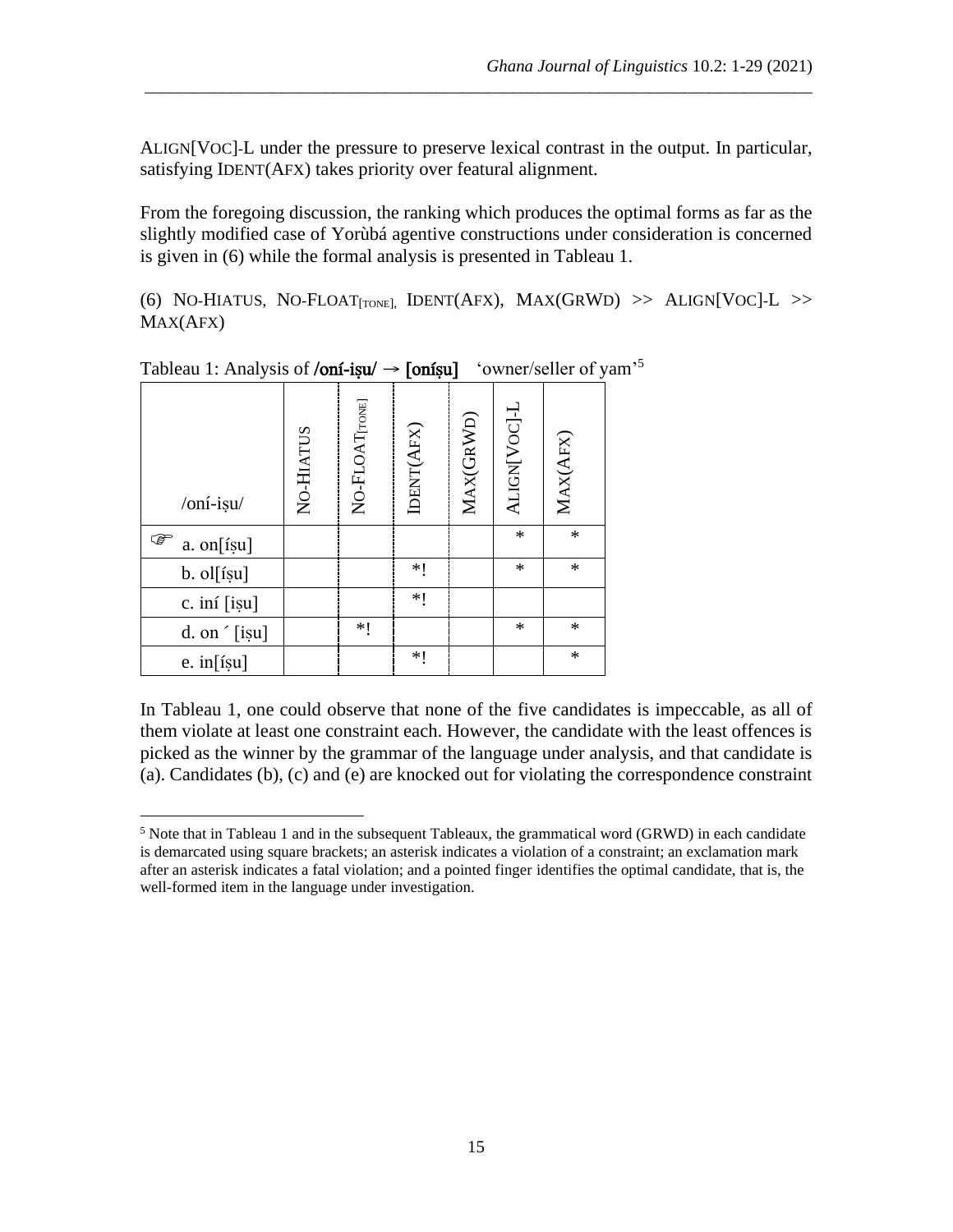militating against change of features of the input affix whereas candidate (d) is disqualified on the ground that it entertains a floating tone, a move that is forbidden in Yorùbá. By and large, the first candidate is the form that is acceptable in Yorùbá while the rest are illformed.

\_\_\_\_\_\_\_\_\_\_\_\_\_\_\_\_\_\_\_\_\_\_\_\_\_\_\_\_\_\_\_\_\_\_\_\_\_\_\_\_\_\_\_\_\_\_\_\_\_\_\_\_\_\_\_\_\_\_\_\_\_\_\_\_\_\_\_\_\_\_\_\_\_\_\_\_\_\_

Turning to the radically modified case which is the major concern of this study, the constraints NO-HIATUS, NO-FLOAT[TONE], MAX(GRWD), and ALIGN[VOC]-L must dominate the constraints IDENT(AFX) and MAX(AFX) for well-formedness to be achieved. The ranking is proposed in (7).

(7) NO-HIATUS, NO-FLOAT<sub>[TONE]</sub>, MAX(GRWD) >> ALIGN[VOC]-L >> IDENT(AFX) >> MAX(AFX)

The given ranking in (7) can be explained in the following way. The terminal vowel of the prefix is elided under the pressure to satisfy the undominated markedness constraint NO-HIATUS. The surviving high tone of the elided vowel then docks on the GRWD's initial vowel so as to avoid a violation of NO-FLOAT $_{[TONE]}$  another highly ranked markedness constraint in Yorùbá. All the segments of the input GRWD are maximized in the output, leading to a satisfaction of MAX(GRWD). Finally, changing the initial vocoid of the prefix to the initial vocoid of the GRWD in order to satisfy ALIGN[VOC]-L and deleting the final vocoid of the prefix in order to satisfy NO-HIATUS imply a violation of IDENT(AFX)<sup>6</sup> and MAX(AFX), respectively.

On theoretical grounds, the crucial difference between the slightly modified category and the radically modified category is expressed by the mutual raking of two contending forces, one involving input-output correspondence (IDENT(AFX)) and the other involving outputbased featural alignment (ALIGN[VOC]-L). For the vowel [i]-initial nominal root category, IDENT(AFX) outranks ALIGN[VOC]-L whereas reverse is the case for the 'other vowel' initial nominal root category. What is, however, common to both cases is the lowest ranking of MAX(AFX) since both of them invoke deletion of the final vowel of the prefix to satisfy NO-HIATUS, as well as the highest ranking of NO-FLOAT $_{[TONE]}$  and MAX(GRWD), in addition to NO-HIATUS. More data on the radically modified type and their corresponding formal analysis are presented as follows:

<sup>&</sup>lt;sup>6</sup> Note that denasalization of the input /n/ to the output [1] also leads to a violation of IDENT(AFX).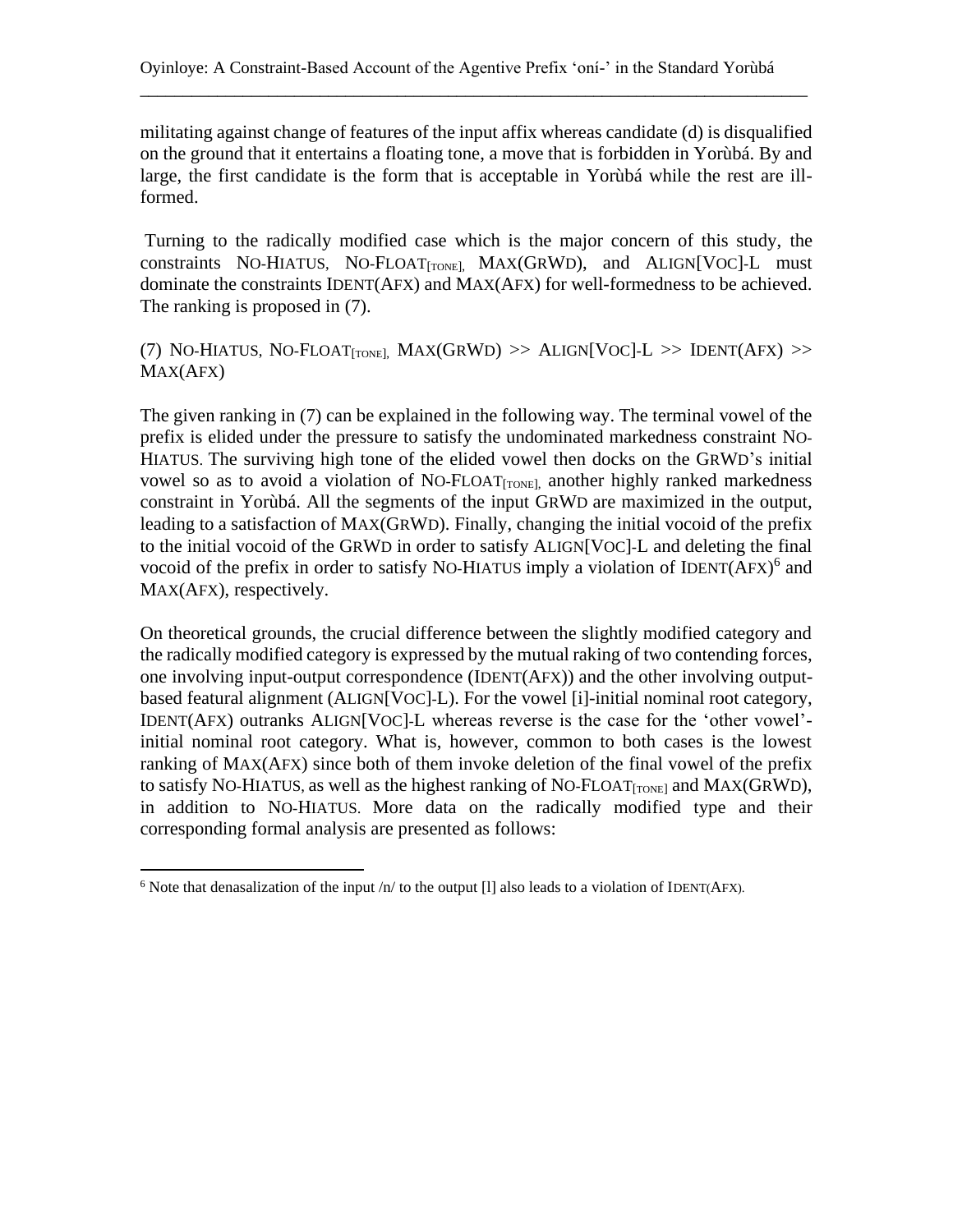| (8) | a.             | $oní - ajá$<br>pre dog                                  | alájá    | 'owner/seller of dog'       |
|-----|----------------|---------------------------------------------------------|----------|-----------------------------|
|     | b.             | $oní$ – àgbàdo alágbàdo<br>maize<br>pre                 |          | 'owner/seller of maize      |
|     | $\mathbf{C}$ . | $\text{on} \mathbf{i} - \text{a} \text{so}$             | aláso    | 'owner/seller of cloth'     |
|     | d.             | cloth<br>pre<br>oní — àkàrà                             | alákàrà  | 'owner/seller of bean-cake' |
|     | e.             | pre bean-cake<br>oní – àánú<br>mercy<br>pre             | aláàánú  | 'a merciful person'         |
|     | f.             | oní – àkóso                                             | alákóóso | 'manager'                   |
|     | g.             | control<br>pre<br>oní – agbára alágbára<br>pre<br>power |          | 'a powerful person'         |

5.1 Derivation of **/oní-/** before Vowel [a]-initial Nouns: /oní-/ → [al-]

\_\_\_\_\_\_\_\_\_\_\_\_\_\_\_\_\_\_\_\_\_\_\_\_\_\_\_\_\_\_\_\_\_\_\_\_\_\_\_\_\_\_\_\_\_\_\_\_\_\_\_\_\_\_\_\_\_\_\_\_\_\_\_\_\_\_\_\_\_\_\_\_\_\_\_\_\_\_

| /oní-ajá/       | NO-HIATUS | NO-FLOAT <sub>[TONE]</sub> | MAX(GRWD) | ALIGN[VOC]-L | IDENT(AFX) | MAX(AFX) |
|-----------------|-----------|----------------------------|-----------|--------------|------------|----------|
| a. on[ájá]      |           |                            |           | *1           |            | $\ast$   |
| b. oní[ajá]     | $*$ (     |                            |           | $\ast$       |            |          |
| ☞<br>c. al[ájá] |           |                            |           |              | $**$       | $\ast$   |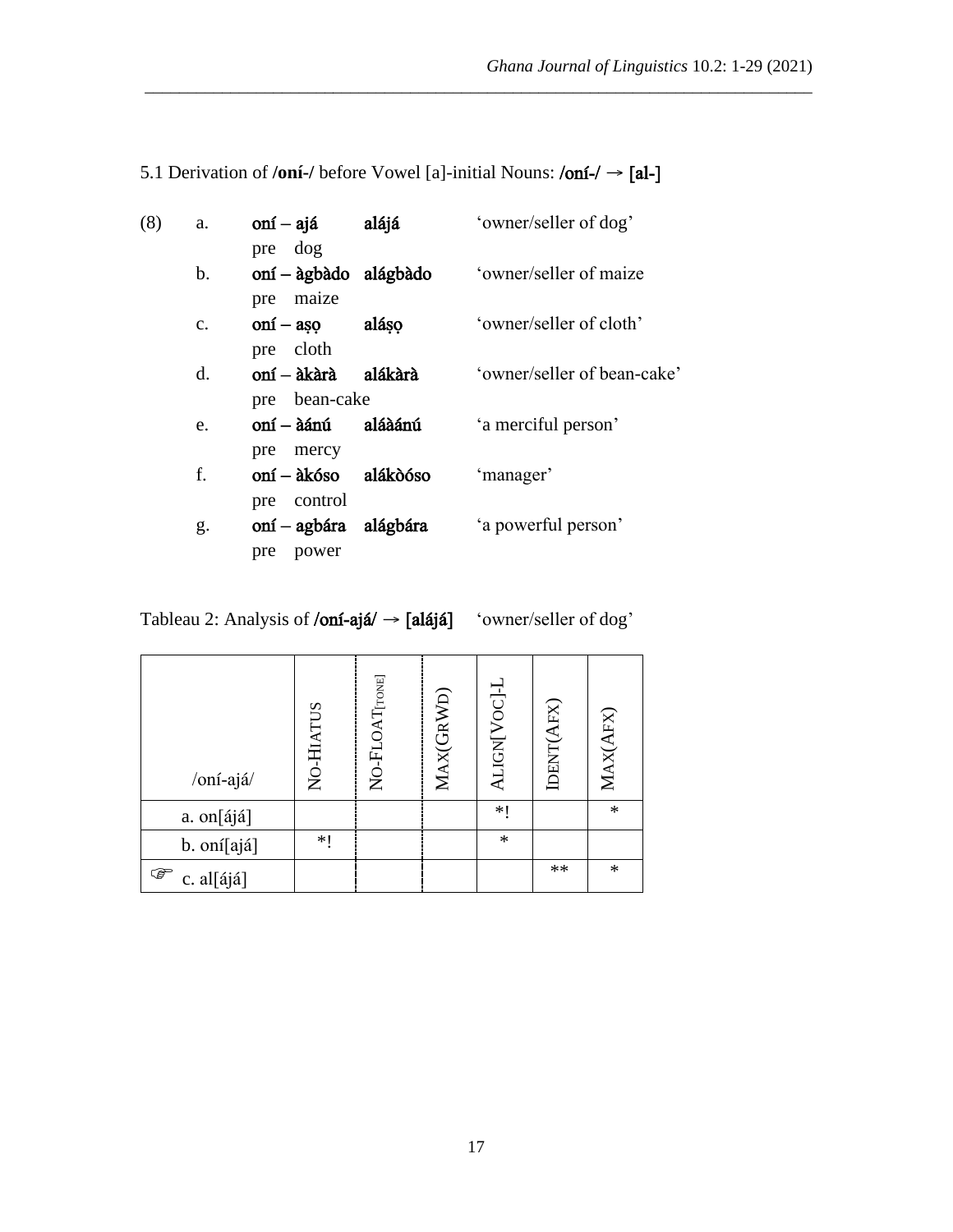Tableau 2 presents three competing candidates on the basis of the input **/oní-ajá/**. The first candidate satisfies the three highest ranked constraints: NO-HIATUS, NO-FLOAT $_{[TONE]}$  and MAX(GRWD), just as the last candidate does. This implies that the competition between (a) and (c) is undecided on these three constraints; hence, the need to move further on the hierarchy. The next highly ranked constraint, ALIGN[VOC]-L, however, settles the competition in that (a) violates it fatally by misaligning the left edge of the prefix (defined by vowel [o]) and the left edge of the GRWD (defined by vowel [a]); whereas (c) obeys this constraint via perfect alignment of the left edges of both morphological constituents. For the second candidate, the hiatal configuration at the boundary between the prefix and the GRWD implies a severe violation of the undominated markedness constraint NO-HIATUS. Since the last candidate satisfies the constraint, it is more harmonic with the entire hierarchy than (b), notwithstanding its violations of the last two constraints. In a nutshell, the last candidate wins the competition. The same hierarchy can be used to analyze the rest of the data in (8).

| 5.2 Derivation of /oni-/ before Vowel [e]-initial Nouns: $\theta$ oni-/ $\rightarrow$ [el-] |  |
|---------------------------------------------------------------------------------------------|--|
|---------------------------------------------------------------------------------------------|--|

| a.            |                                                               |        | 'owner/seller of goat'                                            |
|---------------|---------------------------------------------------------------|--------|-------------------------------------------------------------------|
|               | pre goat                                                      |        |                                                                   |
| $\mathbf b$ . | $onf - \text{ètò}$                                            | elétò  | 'a very organized person'                                         |
|               |                                                               |        |                                                                   |
| $C_{\bullet}$ | oní – èké                                                     | elékèé | 'liar'                                                            |
|               |                                                               |        |                                                                   |
| $d_{\cdot}$   | oní – eré                                                     |        | 'one that is given to play or merriment'                          |
|               | pre play                                                      |        |                                                                   |
| e.            | $onf - ebi$                                                   | elébi  | 'starved person'                                                  |
|               | pre hunger                                                    |        |                                                                   |
| f.            | $\text{on} \mathbf{i} - \text{eg} \mathbf{b} \mathbf{\delta}$ | elégbò | 'one that is afflicted with sores'                                |
|               | pre<br>sore                                                   |        |                                                                   |
| g.            | $\text{on} \mathbf{i} - \text{e} \mathbf{p} \mathbf{e}$       | elépè  | 'one who curses'                                                  |
|               | curse<br>pre                                                  |        |                                                                   |
|               |                                                               |        | oní – ewúré eléwúré<br>pre organization<br>pre falsehood<br>eléré |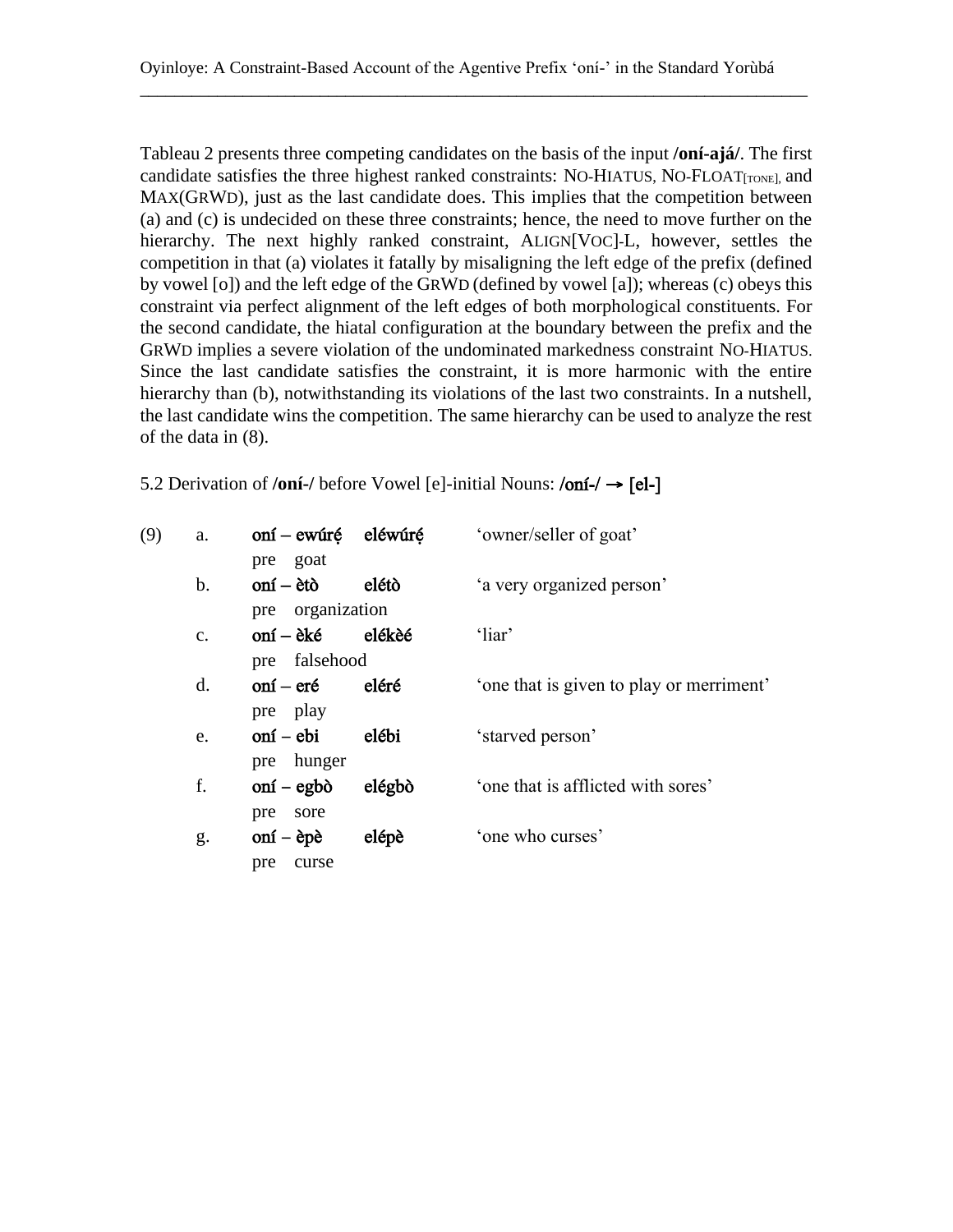| /oní-ewúré/       | NO-HIATUS | NO-FLOAT[TONE] | MAX(GRWD) | ALIGN[VOC]-L | IDENT(AFX) | MAX(AFX) |
|-------------------|-----------|----------------|-----------|--------------|------------|----------|
| a. oní[ewúré]     | *1        |                |           | $\ast$       |            |          |
| b. ol[éwúré]      |           |                |           | ∗∣           | $\ast$     | $\ast$   |
| ☞<br>c. el[éwúré] |           |                |           |              | **         | $\ast$   |
| d. ení[ewúré]     | *1        |                |           |              | $\ast$     |          |
| e. on[éwúré]      |           |                |           | ∗∣           |            | $\ast$   |

Tableau 3: Analysis of **/oní-ewúrẹ́ /** → **[eléwúrẹ́]** 'owner/seller of goat'

Given Tableau 3, candidates (b), (c) and (e) satisfy the first three constraints which are undominated in the hierarchy. This means that no winner can be determined yet. Moving further on the hierarchy, (b) and (e) incur fatal violations of the alignment constraint, which is otherwise obeyed by (c). By implication, EVAL prefers (c) to (b) and (e) as far as their relative harmony with the given constraint hierarchy is concerned. On the other hand, candidates (a) and (d) also lose to candidate (c) for fatally violating the markedness constraint which disprefers an occurrence of two contiguous non-identical vowels. By and large, the third candidate is the observable form in Yorùbá, and it is referred to as the optimal candidate in optimality-theoretic term. All the other items in data (9) can be successfully accounted for using the same constraint hierarchy deployed in Tableaux 2 and 3.

5.3 Derivation of **/oní-/** before Vowel [ẹ]-initial Nouns: **/oní-/** → **[ẹl-]**

| (10) | a. | oní – eran                                                    | eléran | 'owner/seller of meat'      |
|------|----|---------------------------------------------------------------|--------|-----------------------------|
|      |    | pre meat                                                      |        |                             |
|      | b. | $\text{on} \mathbf{i} - \text{e} \mathbf{p} \mathbf{a}$ elépà |        | 'owner/seller of groundnut' |
|      |    | pre groundnut                                                 |        |                             |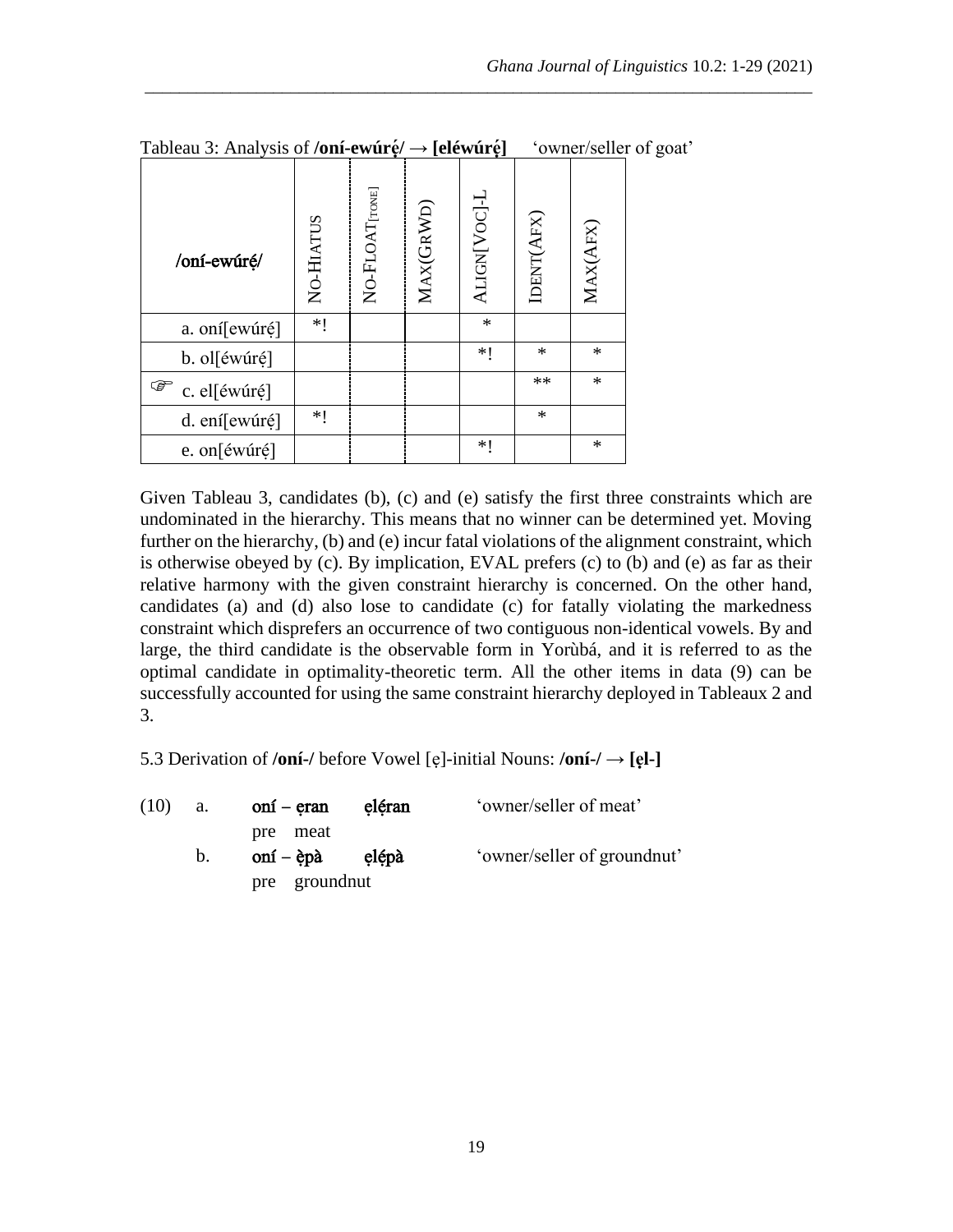| c. | $\text{on} \text{i} - \text{eyin}$        | eléyin | 'owner/seller of egg'  |
|----|-------------------------------------------|--------|------------------------|
| d. | egg<br>pre<br>oní $-\grave{\text{e}}$ sè  | elésè  | 'sinner'               |
| e. | sin<br>pre<br>oní – $e$ ja<br>fish<br>pre | eléja  | 'owner/seller of fish' |
| f. | oní – ètàn<br>deceit<br>pre               | elétàn | 'deceiver'             |
| g. | oní – èko<br>pre<br>pap                   | eléko  | 'owner/seller of pap'  |

Tableau 4: Analysis of /oní-eran/ → [eléran] 'owner/seller of meat'

| /oní-eran/       | NO-HIATUS | NO-FLOAT[TONE] | MAX(GRWD) | ALIGN[VOC]-L | IDENT(AFX) | MAX(AFX) |
|------------------|-----------|----------------|-----------|--------------|------------|----------|
| a. elí[eran]     | $*1$      |                |           |              | **         |          |
| b. on[éran]      |           |                |           | *1           | $\ast$     | $\ast$   |
| c. elí[ran]      |           |                | *1        |              | **         |          |
| ☞<br>d. el[éran] |           |                |           |              | **         | $\ast$   |
| e. el '[eran]    |           | *1             |           |              | $\ast$     | $\ast$   |

No candidate is perfect in Tableau 4, as candidates are not expected to be perfect in OT, anyway. According to the tenet of the theory, candidates with severe violations are less preferred to those with minimal violations. It is on the basis of this that EVAL selects candidate (d) as the optimal form because it is the only candidate that does not incur fatal violations. The analysis in Tableau 4 is representative of how the constraint hierarchy proposed in (7) and which is used hitherto can also be utilized to analyze the remaining items in data (10).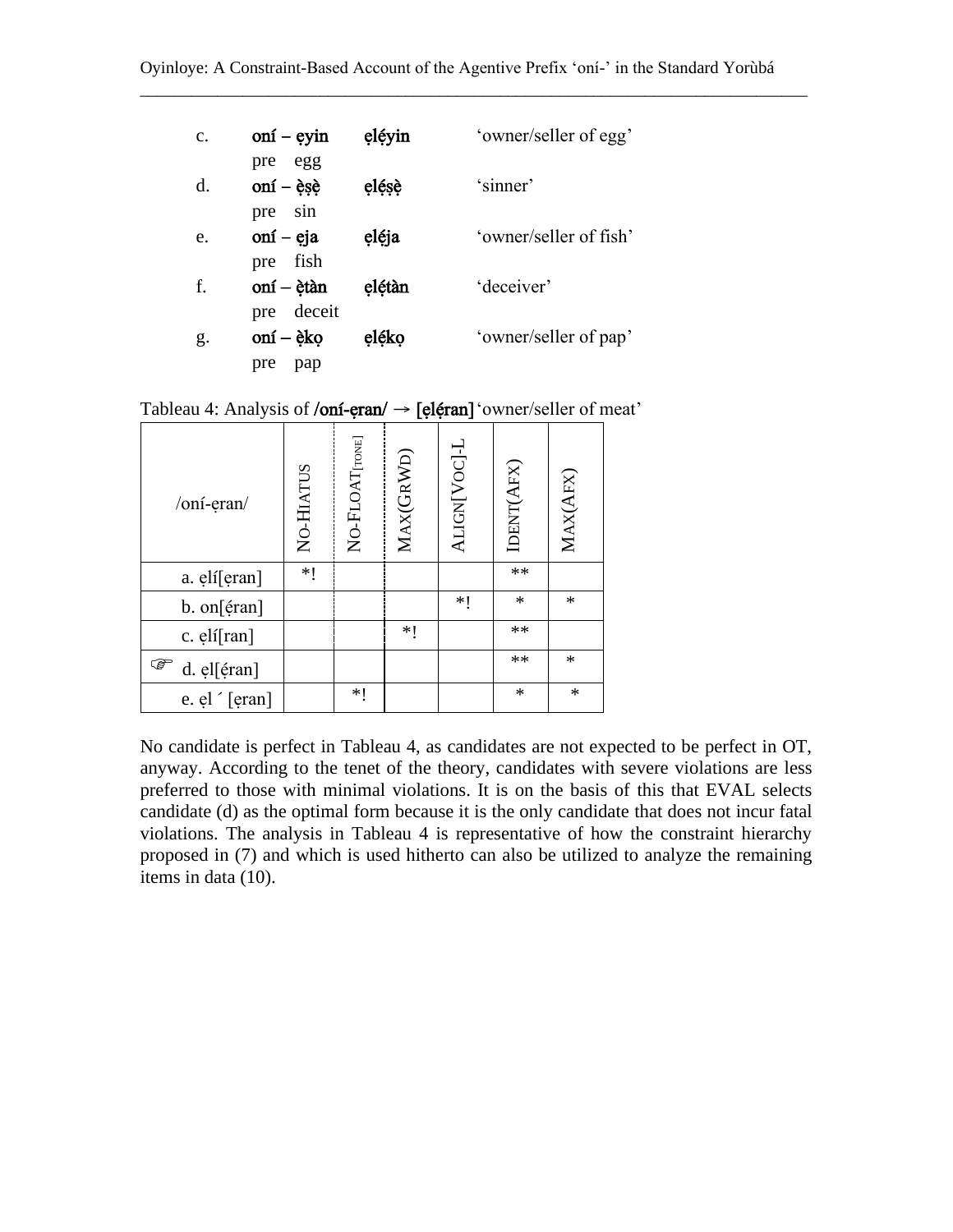| (11) | a.             | $onf -oyún$ olóvún                                              |          | 'a pregnant woman'               |
|------|----------------|-----------------------------------------------------------------|----------|----------------------------------|
|      |                | pre pregnancy                                                   |          |                                  |
|      | b.             | oní – òkìkí                                                     | olókìkí  | 'a famous person'                |
|      |                | pre fame                                                        |          |                                  |
|      | $\mathbf{C}$ . | oní – òtító                                                     | olótìító | 'a truthful person'              |
|      |                | truth<br>pre                                                    |          |                                  |
|      | d.             | $onf - \delta r$ óró                                            | olóròóró | 'owner/seller of ground nut oil' |
|      |                | pre ground nut oil                                              |          |                                  |
|      | e.             | oní – oko                                                       | olóko    | 'owner of farm'                  |
|      |                | farm<br>pre                                                     |          |                                  |
|      | f.             | oní – orí                                                       | olórí    | 'leader'                         |
|      |                | pre head                                                        |          |                                  |
|      | g.             | $\text{on} \mathbf{i} - \delta \text{f} \delta \text{f} \delta$ | olófòófó | 'a person who gossips'           |
|      |                | gossip<br>pre                                                   |          |                                  |

# 5.4 Derivation of /oní-/ before Vowel [o]-initial Nouns: /oní-/ → [ol-]

\_\_\_\_\_\_\_\_\_\_\_\_\_\_\_\_\_\_\_\_\_\_\_\_\_\_\_\_\_\_\_\_\_\_\_\_\_\_\_\_\_\_\_\_\_\_\_\_\_\_\_\_\_\_\_\_\_\_\_\_\_\_\_\_\_\_\_\_\_\_\_\_\_\_\_\_\_\_

# Tableau 5: Analysis of **/oní-oyún/** → **[olóyún]** 'a pregnant woman'

| /oní-oyún/       | NO-HIATUS | NO-FLOAT[TONE] | MAX(GRWD) | ALIGN[VOC]-L | IDENT(AFX) | MAX(AFX) |
|------------------|-----------|----------------|-----------|--------------|------------|----------|
| ☞<br>a. ol[óyún] |           |                |           |              | $\ast$     | $\ast$   |
| b. oní[oyún]     | *1        |                |           |              |            |          |
| c. l[óyún]       |           |                |           |              | $\ast$     | **1      |
| d. ol $[y$ ún]   |           | ∗∣             | $\ast$    |              | $\ast$     | $\ast$   |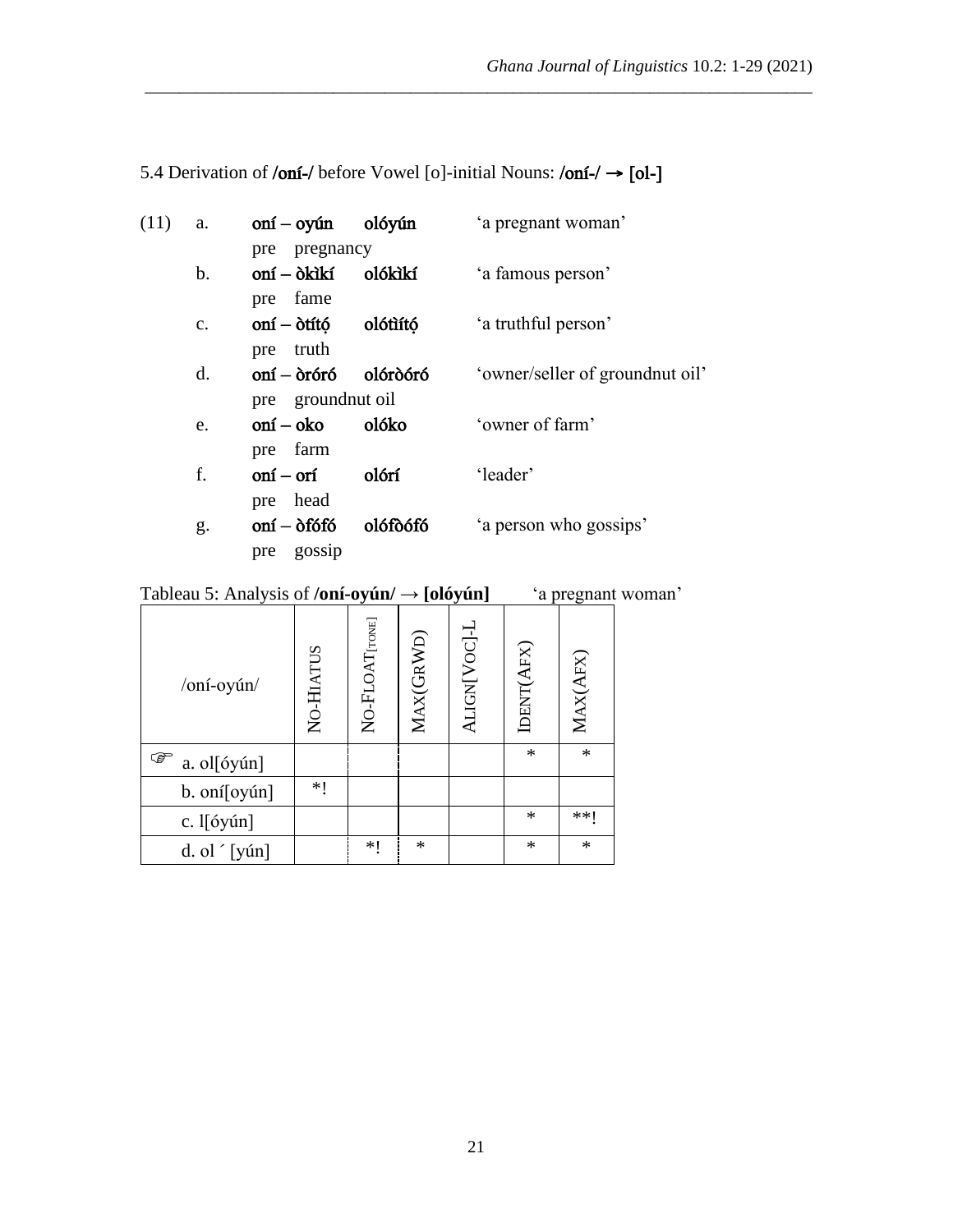The worst candidate in Tableau 5 is the last one in that it runs afoul of two highest ranked constraints for entertaining a floating tone and deleting the first segment of the grammatical word, that is, the nominal root. The constraints violated are NO-FLOAT $_{[TONE]}$  and MAX(GRWD), respectively. For these reasons, it is knocked out of contention. Candidate (b) preserves all of the input segments; hence, it satisfies all the three faithfulness constraints in the hierarchy, namely MAX(GRWD), IDENT(AFX), and MAX(AFX). Interestingly, it also satisfies the alignment constraint (ALIGN[VOC]-L) just as all the other candidates do. However, failure to delete the second vowel of the prefix in order to get rid of the hiatal structure at the boundary between the prefix and the grammatical word forces it to flout the undominated markedness constraint NO-HIATUS. Therefore, it is ruled out as the winner.

One could observe a very tight competition between candidates (a) and (c). They both obey the first four constraints and equally violate the last but one constraint. This implies that the competition extends to the last constraint in the hierarchy. The hallmark of OT is that constraint violation is permitted, only that it must be minimal. The two candidates violate MAX(AFX), the last constraint, but at varying degrees: while (a) does so on a single point, (c) does so on two points. Since an additional violation on the given constraint is forbidden (fatal), candidate (a) wins the competition. It is important to state that the choice of candidate (a) over candidate (c) is consistent with the principle of economy in OT which says *do only when it is necessary.* In this light, although deleting the second vowel of the prefix is required for well-formedness, any other deletion becomes unsolicited. Candidate (c) deletes the first vowel of the prefix, in addition to deleting its second vowel, thereby leading to a violation of the principle.

5.5 Derivation of /oní-/ before Vowel [o]-initial Nouns:  $\delta$ oní-/  $\rightarrow$  [ol-]

| (12) | a.             | $\text{on} \text{i} - \text{op} \text{a}$<br>rod<br>pre | olópàá  | 'a policeman/owner of rod' |
|------|----------------|---------------------------------------------------------|---------|----------------------------|
|      | b.             | $onf - osàn$                                            | olósàn  | 'owner/seller of orange'   |
|      |                | orange<br>pre                                           |         |                            |
|      | $\mathbf{c}$ . | $oní - opolo$                                           | olópolo | 'a brainy person'          |
|      |                | brain<br>pre                                            |         |                            |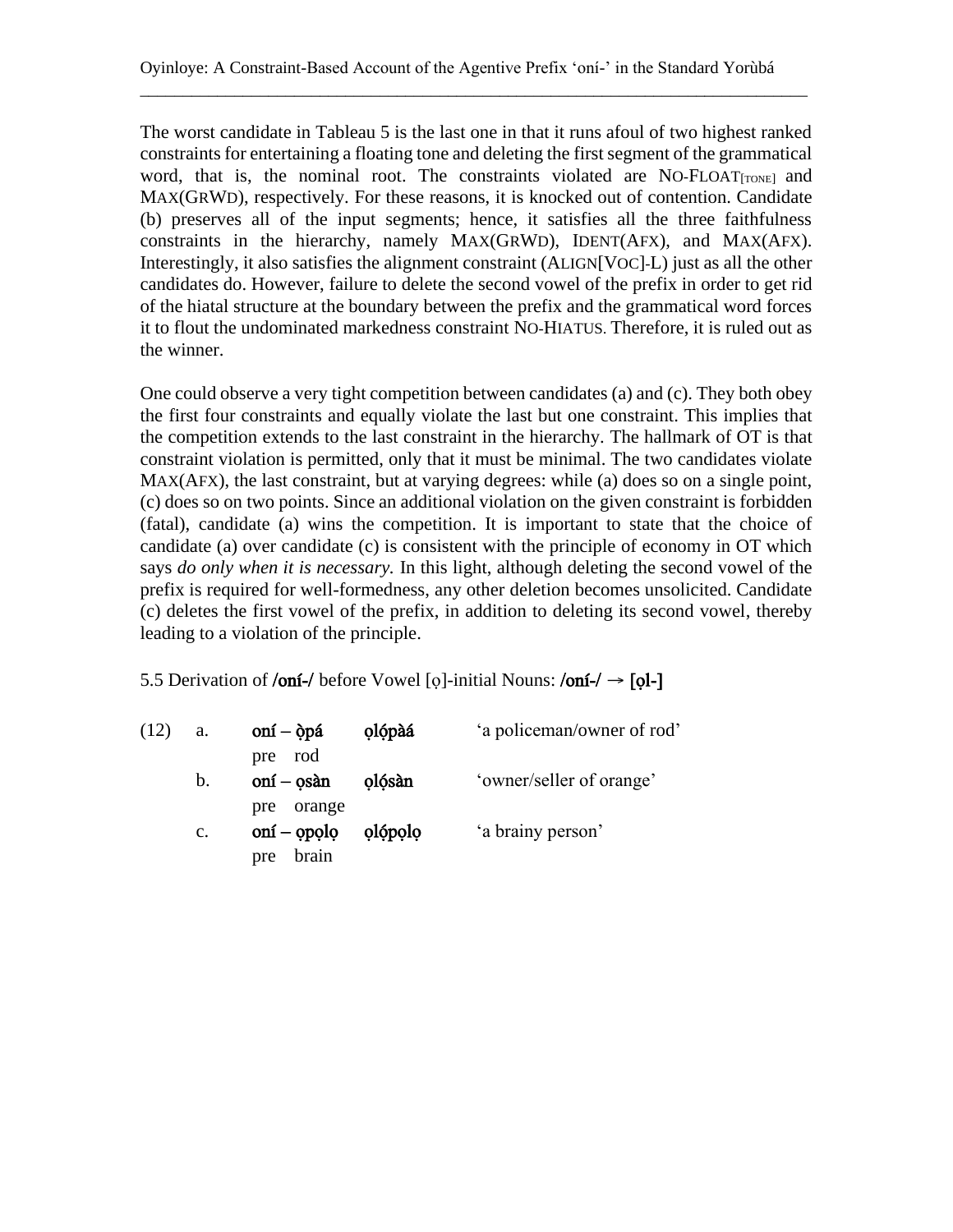| d. | oní – olá                         | olólá | 'an honourable person'   |
|----|-----------------------------------|-------|--------------------------|
|    | pre honour                        |       |                          |
| e. | oní – otí                         | olótí | 'a drunkard'             |
|    | pre alcohol                       |       |                          |
| f. | $\text{on} \text{i} - \text{ota}$ | olóta | 'owner/seller of bullet' |
|    | pre bullet                        |       |                          |
| g. | $onf - ok$ o                      | olóko | 'owner of husband'       |
|    | pre husband                       |       |                          |

Tableau 6: Analysis of /oní- $\phi$ pá/  $\rightarrow$  [olópàá] 'a policeman/owner of rod'

| /oní-òpá/        | NO-HIATUS | NO-FLOAT[TONE] | MAX(GRWD) | ALIGN[VOC]-L | IDENT(AFX) | MAX(AFX) |
|------------------|-----------|----------------|-----------|--------------|------------|----------|
| a. olí[pàá]      |           |                | *1        |              | $\ast\ast$ |          |
| ☞<br>b. ol[ópàá] |           |                |           |              | $**$       | $\ast$   |
| c. on[ópàá]      |           |                |           | ∗∣           |            | $\ast$   |
| d. oní[pàá]      |           |                | ∗∣        |              |            |          |

The first and the last candidates in Tableau 6 elide the initial vowel of the grammatical word. This leads to a fatal violation of the undominated faithfulness constraint which requires the input segments of a grammatical word to be maximized or preserved in the output. The third candidate infracts the alignment constraint which requires the left edges of the prefix and the grammatical word to be featurally aligned. The second candidate is the most harmonic form due to its obedience of all the highly ranked constraints which are otherwise violated by its fellow competitors. Note, however, that the winner itself is not without fault; it flouts the last two faithfulness constraints by changing the first two segmental features of the prefix and deleting its last segment. Nevertheless, considering the fact that these constraints are lowly ranked in the hierarchy, violating them is not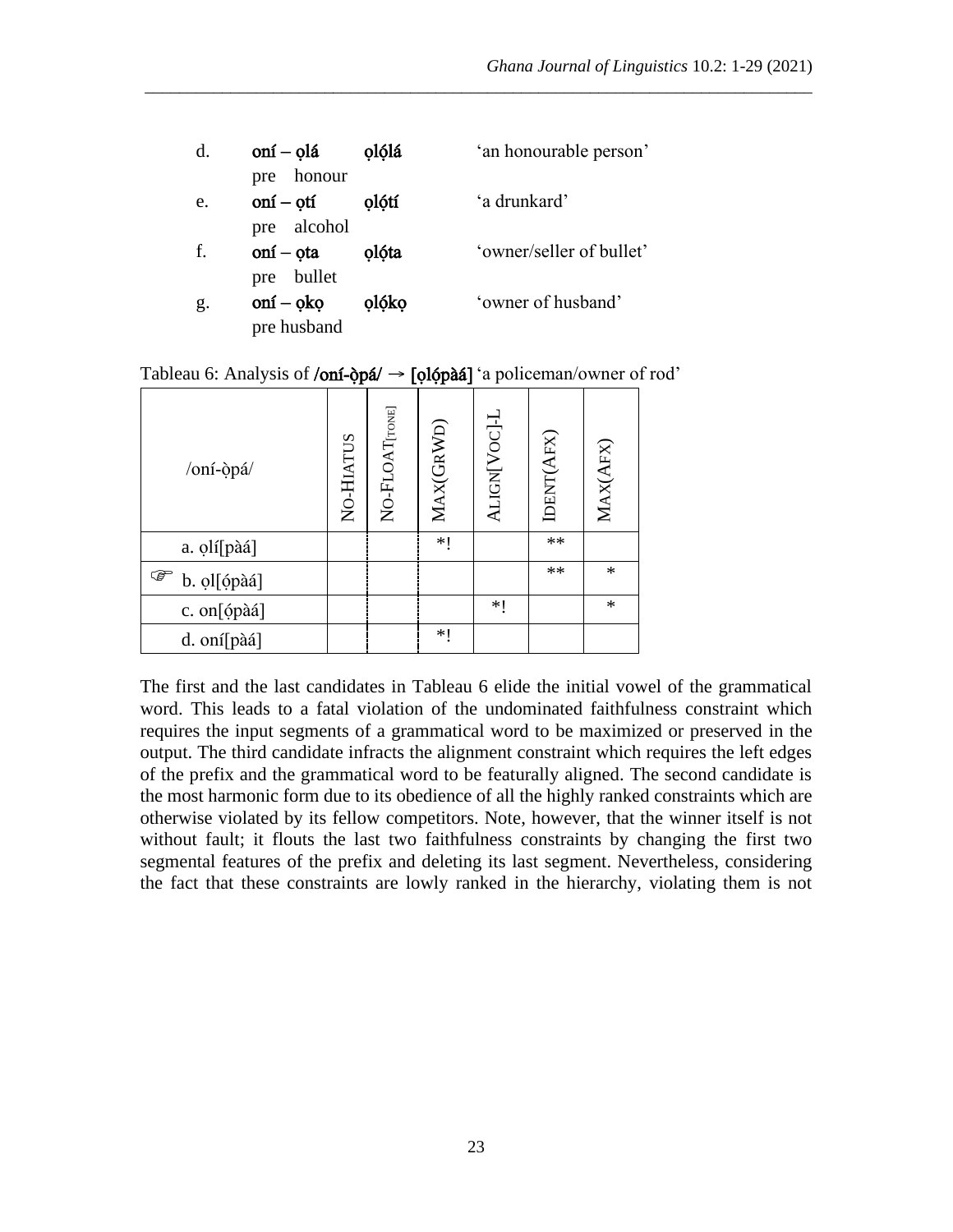consequential to the outcome as far as the given candidates in the tableau are concerned. In a nutshell, given the input /oní-òpá/, the actual output form is  $\lceil \frac{\delta_0}{\delta_1} \rceil$ .

\_\_\_\_\_\_\_\_\_\_\_\_\_\_\_\_\_\_\_\_\_\_\_\_\_\_\_\_\_\_\_\_\_\_\_\_\_\_\_\_\_\_\_\_\_\_\_\_\_\_\_\_\_\_\_\_\_\_\_\_\_\_\_\_\_\_\_\_\_\_\_\_\_\_\_\_\_\_

As opposed to the multiple rules usually postulated in the rule-based frameworks, the foregoing constraint-based analysis has shown that a single set of constraints can account for the three categories of the agentive constructions examined in this paper. Each formal analysis presented in each tableau is representative of how the same set of constraints can account for all the data sets. In particular, the constraint set uniformly captures the various phonological processes that the prefix undergoes in order to be well-formed when it is prepended to a nominal root. Even when the prefix does not undergo any transformation with respect to the case where it is attached to consonant-initial nouns, the same set of constraints is tenable. The only difference among the three broad categories of data presented in (1), (2) and (3) follows from re-ranking of the same set of constraints. Explaining both inter-linguistic and intra-linguistic variations is one of the strengths of OT, and this is premised on the assumption that languages are generally the same with respect to the constraints, they only differ in how they individually rank the same set of universal constraints. By and large, a constraint-based grammar is more economical than a rule-based one. Consequently, a more economical grammar has more pedagogical relevance. This is briefly discussed in the next section.

## **6. Implication for Language Pedagogy**

At the heart of Universal Grammar is language pedagogy, a sub-field of applied linguistics which entails the teaching and learning of a language, either a mother tongue or a second (or foreign) language. The exercise of teaching and learning most especially a foreign language is a herculean one, taking into consideration a host of variables or factors, such as the task of securing a pedagogical setting that is suitable for the exercise, availability of up-to-the-task human resources (tutors), choosing and applying an apt teaching methodology, procurement of resourceful instructional materials, inevitable individual differences of the learners, cultural variation between the learners' native languages and the target language, temporal factor, and, most crucially, the nature of the grammar of the language to be learned. Needless to say, complex grammars often prove much more difficult to teach and learn than simple ones.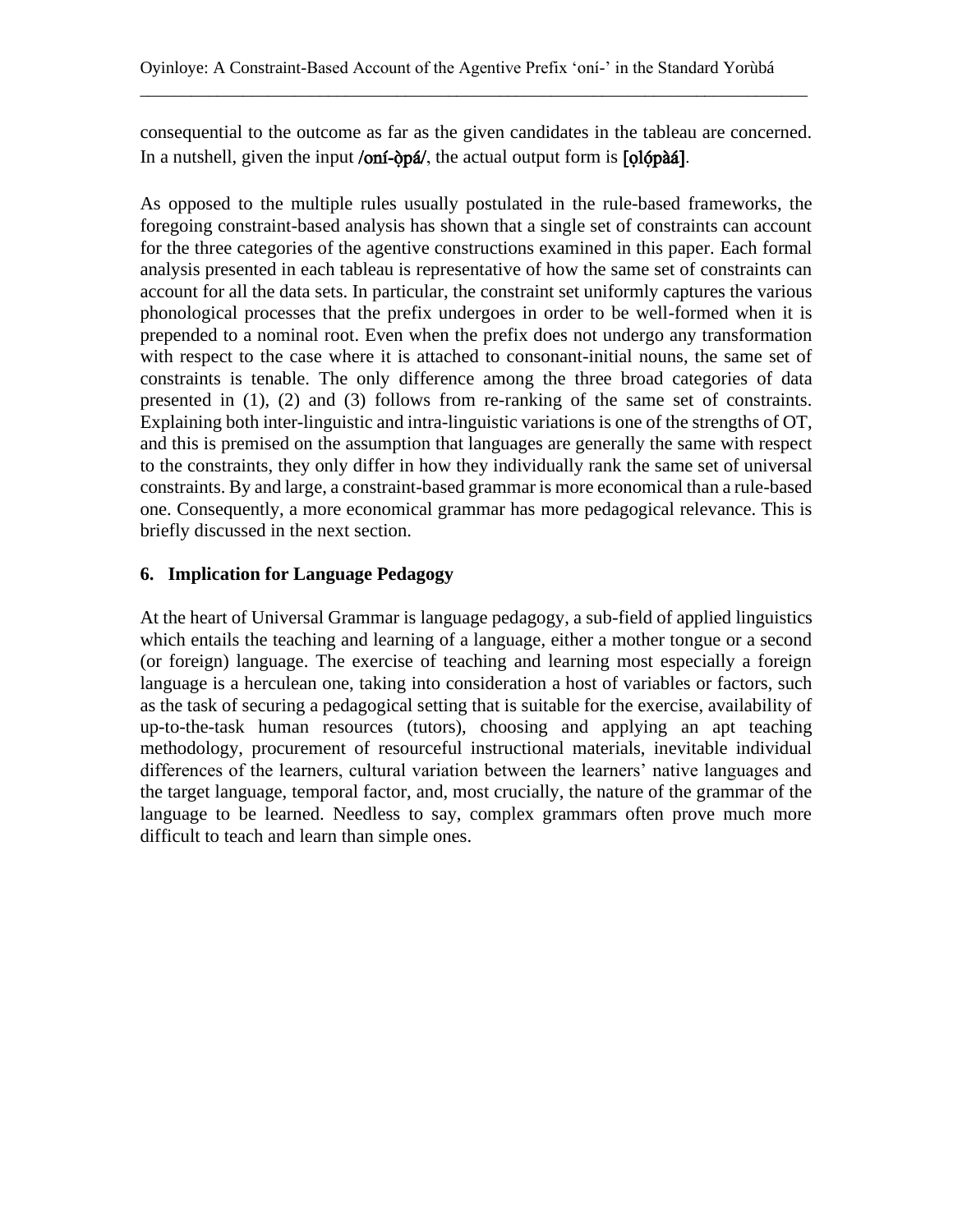The rule-based approach proposed hitherto in existing studies of the morpho-phonological transformation of the agentive prefix /oni-/ 'owner/seller/doer/agent of' in the Standard Yorùbá appears much more complex than necessary, and has a serious implication on two major pedagogical grounds. One, since the prefix undergoes four distinct phonological processes when it is appended to nouns beginning with a vowel other than [u], four separate (unrelated) phonological rules must be postulated to adequately account for the changes. By implication, foreign learners of Yorùbá would not only have to go through the rigours of learning how the processes operate but also to postulate relevant rules for the processes in formal terms. Two, since the 'golden rule' in rule-based phonological framework stipulates that multiple rules must be appropriately ordered, then, the needed rules for the processes undergone by the prefix must be made to apply in a certain fixed way, otherwise the analysis would be faulty. This again becomes a problem for foreign learners of Yorùbá with respect to the systematic derivation of agentive nominals, as they would need to master the rubrics of rule ordering in phonology first before determining how to situate such knowledge within the context of the subject matter which they are learning in the language.

\_\_\_\_\_\_\_\_\_\_\_\_\_\_\_\_\_\_\_\_\_\_\_\_\_\_\_\_\_\_\_\_\_\_\_\_\_\_\_\_\_\_\_\_\_\_\_\_\_\_\_\_\_\_\_\_\_\_\_\_\_\_\_\_\_\_\_\_\_\_\_\_\_\_\_\_\_\_

On the contrary, employing a simple, straightforward and uniform approach proposed in this study would not only assist the tutor in teaching how the surface forms of the prefix are derived from the underlying form in a less arduous manner but would also fast track the learning of the subject matter by the learners. While constraints are inherent in the grammar of a language, rules are postulated by analysts to account for the observable changes in the language. Therefore, as learners are learning a language, they are by default learning about how the language employs the constraints in building its grammar. Finally, learning a language using a constraint-based methodology would offer the learners the additional advantage of being exposed to the universal properties of human language much more than it would be possible using a rule-based approach for an obvious reason: constraints are linguistically universal but rules are language-specific.

## **7. Conclusion**

The present paper has argued for a constraint-based approach to the study of the agentive prefix **/oní-/** 'owner/seller/doer/agent of' in the Standard Yorùbá within the framework of Optimality Theory. It was established that the morphological form of the prefix remains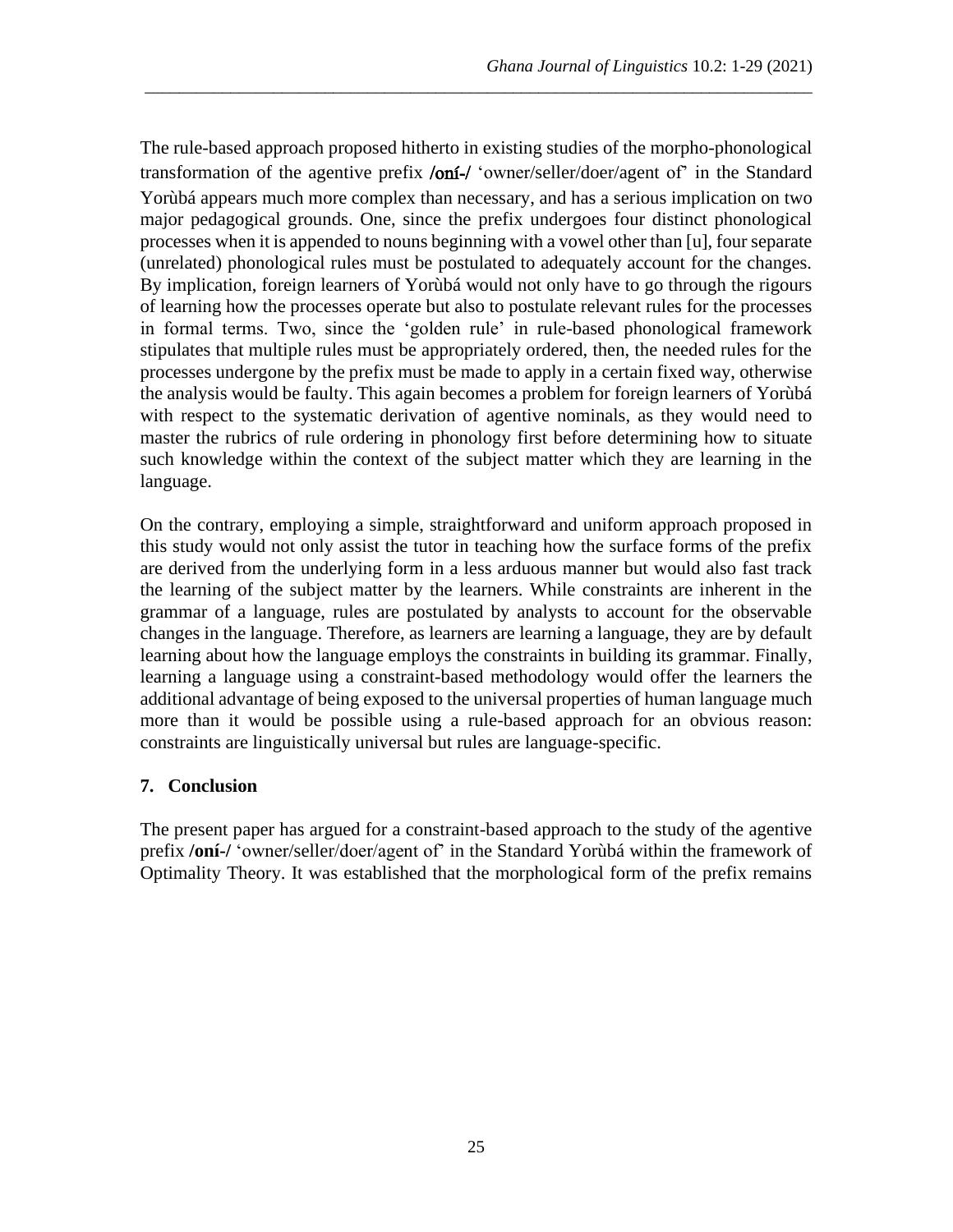unchanged when it is attached to stems (nouns) beginning with a consonant; it is slightly modified when it is attached to nouns beginning with a high front vowel [i]; and it is radically transformed to either [al-], [el-], [el-], [ol-], or [ol-] when it is added to nouns beginning with [a], [e], [ẹ], [o], or [ọ], respectively. The modification of the prefix in the latter context is systematically triggered by four distinct phonological processes: vowel deletion, consonant denasalization, vowel assimilation, and tone re-linking or docking. By implication, four phonological rules would be postulated and formalized to account for the derivation within a rule-based analytical methodology. The study has pointed out some of the issues associated with favouring such approach. Those issues, as argued in the paper, are avoidable if recourse is made to a constraint-based framework.

The alternative approach proposed in this study was crucially motivated by the observation that the rule-based analytical approach employed in the existing studies to account for the phenomenon appears unnecessarily complex and analytically deficient in explaining how the processes fit together. Within the context of the alternative approach, the paper argued that the well-formedness of the variants (allomorphs) of **/oní-/** in SY is generally governed by a hierarchy of alignment, markedness, and faithfulness constraints that captures the four phonological processes in a parallel fashion. In this light, it was posited that rather than postulating multiple unrelated phonological rules, which must also be ordered in a certain way to account for the context-dependent variants of the prefix, a single hierarchy suffices: NO-HIATUS, NO-FLOAT $_{[TONE]}$ , MAX $(GRWD)$  >> ALIGN $[VOC]$ -L >> IDENT $(AFX)$  >> MAX(AFX). The paper hereby concludes that the simplicity of a constraint-based analysis has some implication for language pedagogy in terms of learnability: a simple grammar is easier to learn than a complex one.

#### **Abbreviations**

| <b>AFX</b>   | Affix                       |
|--------------|-----------------------------|
| <b>CON</b>   | Constraints                 |
| <b>EVAL</b>  | Evaluator                   |
| <b>GEN</b>   | Generator                   |
| <b>GP</b>    | <b>Generative Phonology</b> |
| <b>GRWD</b>  | <b>Grammatical Word</b>     |
| <b>IDENT</b> | Identity                    |
| Ι.           | Left.                       |
|              |                             |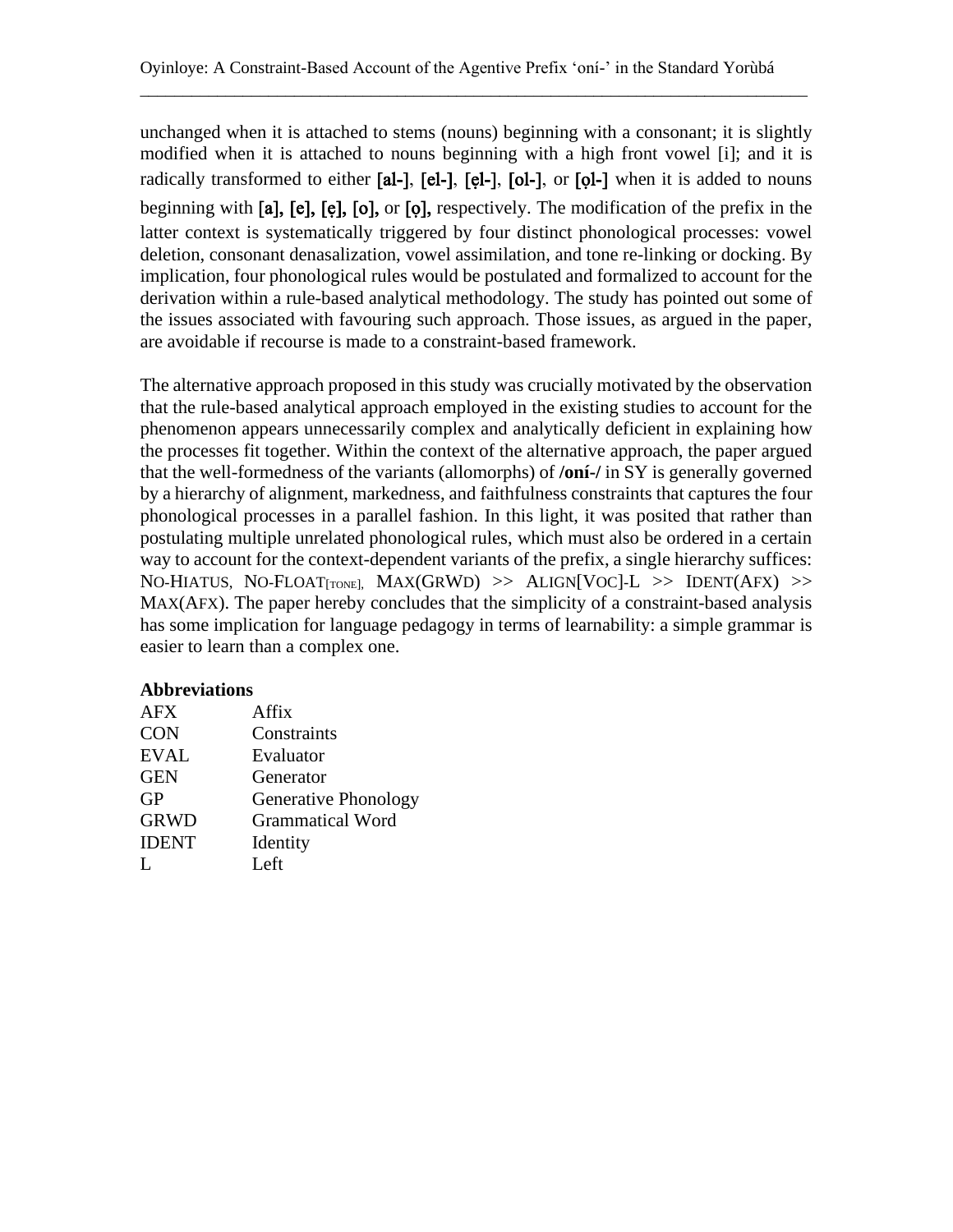| <b>MAX</b> | Maximality               |
|------------|--------------------------|
| <b>OT</b>  | <b>Optimality Theory</b> |
| Pre        | Prefix                   |
| <b>SY</b>  | <b>Standard Yoruba</b>   |
| <b>VOC</b> | Vocoid                   |

#### **References**

Adewole, Stephen Monday. 1995. *Yoruba Word Formation Processes*. PhD Dissertation, University of California, Los Angeles.

\_\_\_\_\_\_\_\_\_\_\_\_\_\_\_\_\_\_\_\_\_\_\_\_\_\_\_\_\_\_\_\_\_\_\_\_\_\_\_\_\_\_\_\_\_\_\_\_\_\_\_\_\_\_\_\_\_\_\_\_\_\_\_\_\_\_\_\_\_\_\_\_\_\_\_\_\_\_

- Akinlabi, Akinbiyi. 1996. "Featural Affixation." *Journal of Linguistics* 32: 239-89.
- Akinlabi, Akinbiyi and Francis Oyebade. 1987. "Lexical and Post-lexical Rule Application: Vowel Deletion in Yoruba." *Journal of West African Languages* 17 (2): 23-41.
- Archangeli, Diana. 1999. "Introducing Optimality Theory." *Annual Review of Anthropology* 28: 531-552. <http://www.jstor.org/stable/223405>
- Arokoyo, Bolanle Elizabeth. 2017. *Unlocking Morphology* (2nd edn.). Ilorin: Chridamel.
- Awobuluyi, Oladele. 1967. "Vowel and Consonant Harmony in Yoruba." *Journal of West African Languages* 6 (1): 1-8.
- Awobuluyi, Oladele. 2008. *Ẹ̀kọ́ Ìṣẹ̀dá-Ọ̀rọ̀ Yorùbá*. Àkúrẹ́ : Montem Paperbacks.
- Awobuluyi, Oladele and Francis Oyebade. 1995. "Denasalization in Yoruba: A Non-linear Approach." In *Language in Nigeria: Essays in Honour of Ayo Bamgbose*, edited by K. Owolabi, 16-31. Ibadan: Group Publishers.
- Bámgbóṣé, Ayọ̀ . 1963. *A Study of Structures and Clauses in the Grammar of Modern Yoruba*. Doctoral Dissertation, Edinburgh University, Edinburgh.
- Bámgbósé, Ayò. 1986. "Yoruba: A Language in Transition." In J. F. Odunjo memorial lectures series, 1, Lagos.
- Bámgbóṣé, Ayọ̀ . 1990. *Fonọ́ lọ́ jì àti Gírámà Yorùbá*. Ibadan: University Press.
- Bámgbóṣé, Ayọ̀. 1995. "Vowel Deletion or Vowel Coalescence: A Problem in Yoruba Phonology." In *Issues in African Languages and Linguistics: Essays in Honour of Kay* Williamson, edited by E. N. Emenanjo and O. Ndimele, 19-29. Aba: National Institute for Nigerian Languages.
- Ehineni, O. Taiwo. 2017. "Prosodic Reduplication in Yorùbá." *Journal of Universal Language*, 18 (2): 39-59. DOI: 10.22425/jul.2017.18.2.39.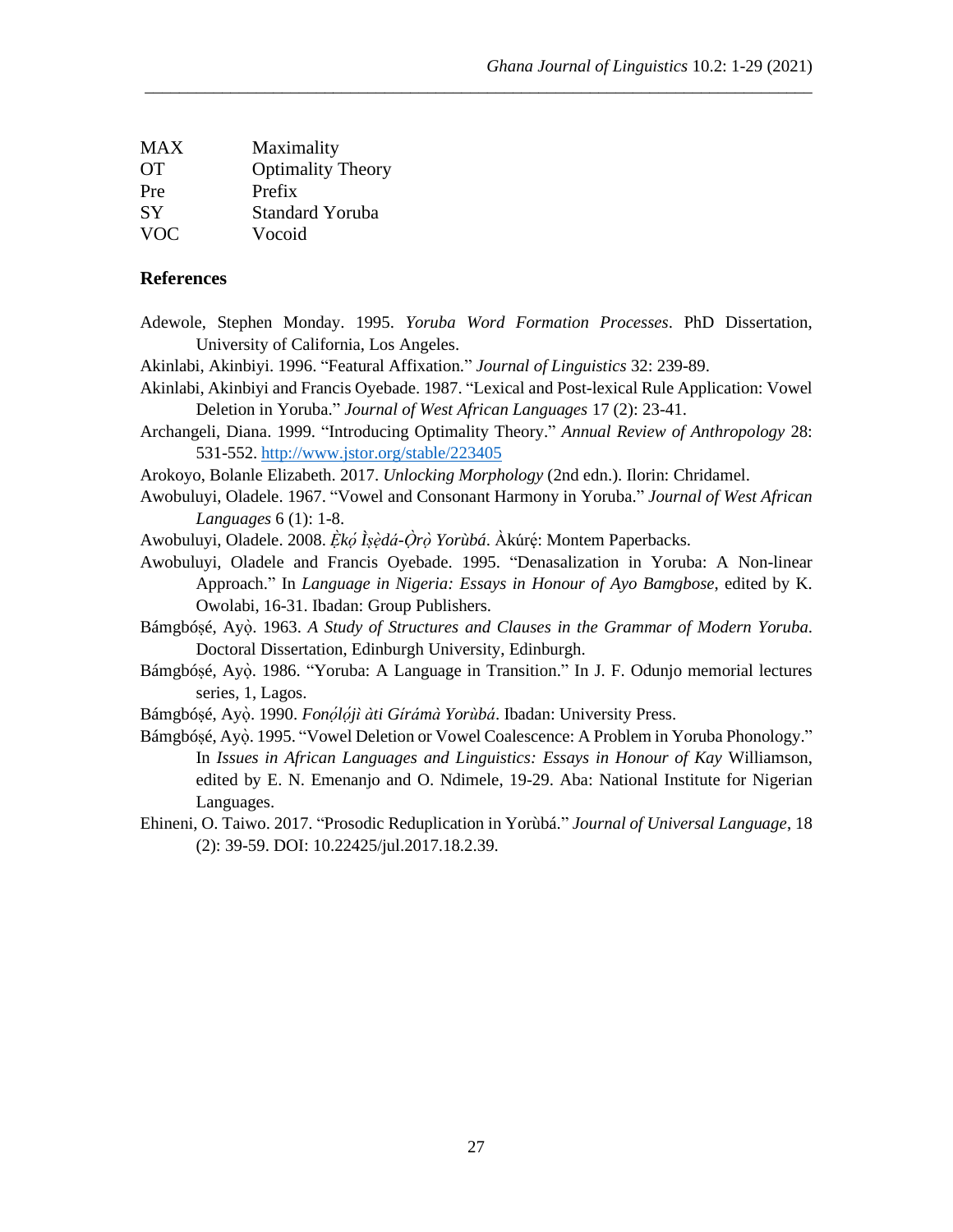Eleshin, Abisoye. 2017. *A Unified Analysis of Nominalization in Yoruba Language*. PhD Thesis, University of Lagos, Nigeria.

\_\_\_\_\_\_\_\_\_\_\_\_\_\_\_\_\_\_\_\_\_\_\_\_\_\_\_\_\_\_\_\_\_\_\_\_\_\_\_\_\_\_\_\_\_\_\_\_\_\_\_\_\_\_\_\_\_\_\_\_\_\_\_\_\_\_\_\_\_\_\_\_\_\_\_\_\_\_

Hameed, Nidham Sheet and Israa B. Abdurrahman. 2015. "How Has Optimality Theory Achieved the Goals of Linguistic Theory?" *Arts Journal*, 111 (1436): 1-16.

Kager, Rene. 1999. *Optimality Theory*. Cambridge: Cambridge University Press.

McCarthy, John. 2007. "What is Optimality Theory?" *Language and Linguistics Compass*, 93: 1- 28.

Retrieved December 10, 2019, from [https://scholarworks.umass.edu/linguist\\_faculty\\_pub](https://scholarworks.umass.edu/linguist_faculty_pubs/93) [s/93](https://scholarworks.umass.edu/linguist_faculty_pubs/93)

McCarthy, John. 2008. *Doing Optimality Theory: Applying Theory to Data.* Oxford: Blackwell.

- Ogunkeye, M. Olufunmilayo. 2005/2006. "A Syntactic and Semantic Description of Yoruba Affixes." *Journal of the Linguistic Association of Nigeria,* 9: 1-20.
- Orie, Olanike Ola. 2001. "An Alignment-Based Account of Vowel Harmony in Ife Yorùbá." *Journal of African Languages and Linguistics*, 22: 117-43.
- Orie, Olanike Ola and Douglas Pulleyblank. 2002. "Yorùbá Vowel Elision: Minimality Effects." *Natural Languages and Linguistic Theory*, 20 (1): 101-156.
- Owólabí, Kola. 1995. "More on Yorùbá Prefixing Morphology." In *Language in Nigeria: Essays in Honour of Ayo Bamgbose*, edited by K. Owolabi, 92-112. Ibadan: Group Publishers.
- Owolabi, Kola. 2011. *Ìjìnlẹ̀ Ìtúpalẹ̀ Èdè Yorùbá I*: *Fònẹ́ tíìkì àti Fonọ́ lọ́ jì*. Ibadan: Universal Akada Books Nigeria Limited.
- Oyebade, Francis. 2010. "Yorùbá Phonology." In *Basic Linguistics for Nigerian Languages*, edited by O. Yusuf, 228-246. Ijebu-Ode: Shebiotimo Publications.
- Oyebade, Francis. 2018. *A Course in Phonology* (3rd edn.). Ijebu-Ode: Shebiotimo Publications.
- Oyebola, Michael. 2003. "Vowel Harmony in Yoruba: An Autosegmental Approach." *Centrepoint,*  11 (1): 122-137. Ilorin: University of Ilorin Press.
- Oyebola, Michael. 2004. "The oní/olú Issue in Yoruba Agentive Constructions." *Centrepoint,* 11 & 12 (1): 140-153. Ilorin: University of Ilorin Press.
- Oyelaran, O. Olasope. 1971. *Yoruba Phonology*. PhD Dissertation, Stanford University, Stanford.

Oyinloye, Mayowa. 2020. "Reduplication in Yorùbá: A Case Study of Foot Copying." In *Issues in Minority Languages and Language Development Studies in Nigeria: A Festschrift in Honour of Andrew Haruna*, edited by H. Adeniyi, G. Ibileye, and N. AbdulMalik, 180- 189. Published by the Linguistic Association of Nigeria.

Prince, Alan and Paul Smolensky. 1993. *Optimality Theory: Constraint Interaction in Generative Grammar.* Ms., Rutgers University and University of Colorado.